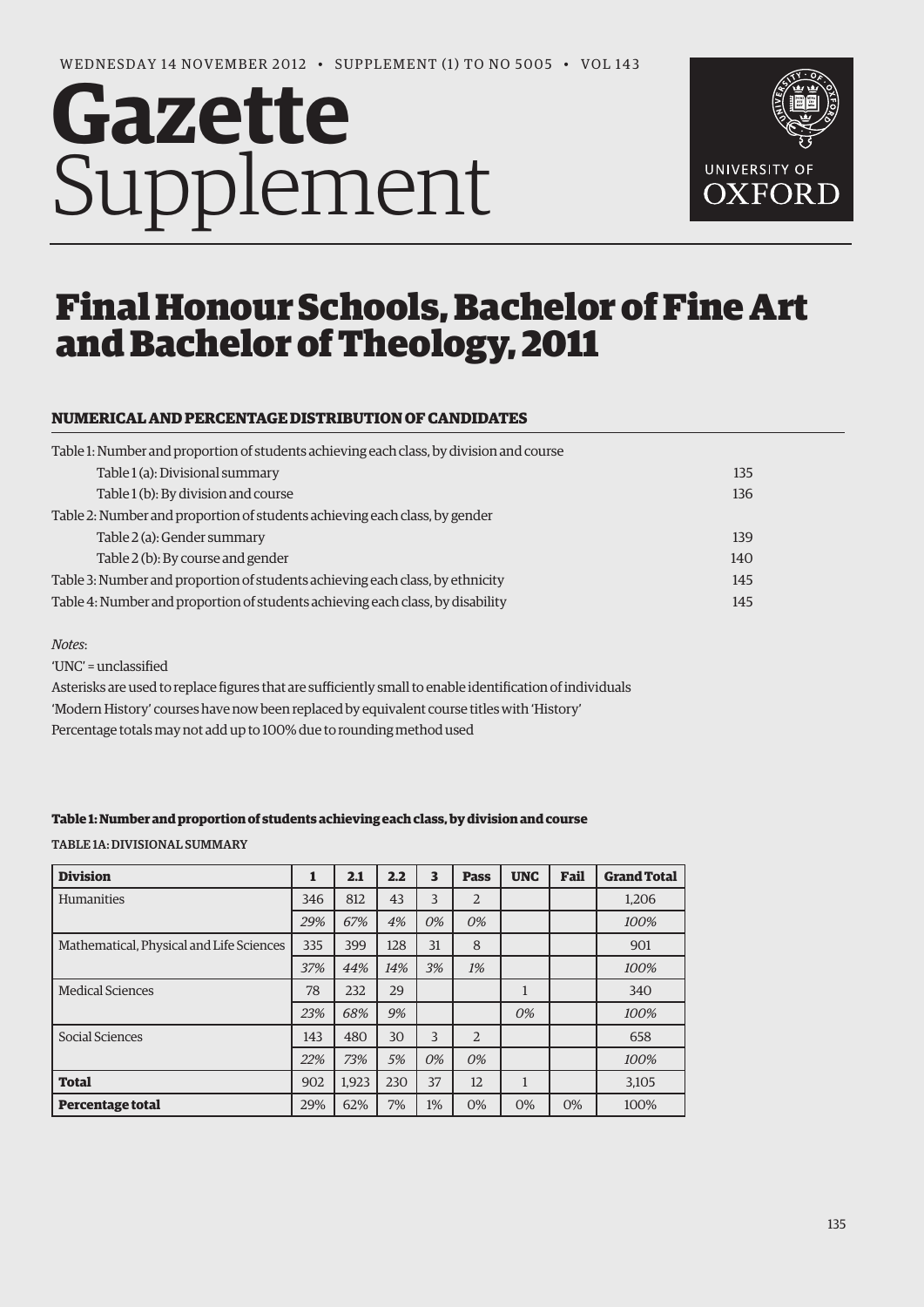#### Table 1b: By division and course

| <b>Division</b> | <b>Programme Title</b>                     | $\mathbf{1}$   | 2.1            | 2.2            | 3            | Pass         | <b>UNC</b> | Fail | <b>Grand Total</b> |
|-----------------|--------------------------------------------|----------------|----------------|----------------|--------------|--------------|------------|------|--------------------|
| Humanities      | BA Ancient & Modern History                | 6              | 14             | $\overline{2}$ |              |              |            |      | 22                 |
|                 |                                            | 27%            | 64%            | 9%             |              |              |            |      | 100%               |
|                 | BA Classical Archaeology & Ancient History | $\overline{4}$ | 14             | $\overline{2}$ |              |              |            |      | 20                 |
|                 |                                            | 20%            | 70%            | 10%            |              |              |            |      | 100%               |
|                 | <b>BA Classics &amp; English</b>           | $\overline{2}$ | 8              |                |              |              |            |      | 10                 |
|                 |                                            | 20%            | 80%            |                |              |              |            |      | 100%               |
|                 | BA Classics & Modern Languages             | 6              | 5              |                |              |              |            |      | 11                 |
|                 |                                            | 55%            | 45%            |                |              |              |            |      | 100%               |
|                 | <b>BA Classics with Oriental Studies</b>   | 5              | 3              |                |              |              |            |      | 8                  |
|                 |                                            | 63%            | 38%            |                |              |              |            |      | 100%               |
|                 | BA English & Modern Languages              | 14             | 12             | $\mathbf{1}$   |              |              |            |      | 27                 |
|                 |                                            | 52%            | 44%            | 4%             |              |              |            |      | 100%               |
|                 | BA English Language & Literature           | 59             | 177            | 3              |              |              |            |      | 239                |
|                 |                                            | 25%            | 74%            | 1%             |              |              |            |      | 100%               |
|                 | BA European & Middle Eastern Languages     | $\overline{4}$ | 5              |                |              |              |            |      | 9                  |
|                 |                                            | 44%            | 56%            |                |              |              |            |      | 100%               |
|                 | <b>BA History</b>                          | 69             | 160            | 6              |              |              |            |      | 235                |
|                 |                                            | 29%            | 68%            | 3%             |              |              |            |      | 100%               |
|                 | BA History & Economics                     | $\overline{2}$ | $\overline{4}$ |                |              |              |            |      | 6                  |
|                 |                                            | 33%            | 67%            |                |              |              |            |      | 100%               |
|                 | BA History & English                       | 5              | 3              |                |              |              |            |      | 8                  |
|                 |                                            |                | 38%            |                |              |              |            |      | 100%               |
|                 | <b>BA History &amp; Politics</b>           | 10             | 47             | 3              |              |              |            |      | 60                 |
|                 | 17%                                        | 78%            | 5%             |                |              |              |            | 100% |                    |
|                 | BA History & Modern Languages              | 8              | 12             |                |              |              |            |      | 20                 |
|                 |                                            | 40%            | 60%            |                |              |              |            |      | 100%               |
|                 | <b>BA History of Art</b>                   | $\overline{4}$ | 9              |                |              |              |            |      | 13                 |
|                 |                                            | 31%            | 69%            |                |              |              |            |      | 100%               |
|                 | BA Literae Humaniores - Course 1           | 27             | 54             | 5              |              | $\mathbf{1}$ |            |      | 87                 |
|                 |                                            | 31%            | 62%            | 6%             |              | $1\%$        |            |      | 100%               |
|                 | BA Literae Humaniores - Course 2           | $\mathbf{1}$   | 8              | $\overline{4}$ |              |              |            |      | 13                 |
|                 |                                            | 8%             | 62%            | 31%            |              |              |            |      | 100%               |
|                 | <b>BA Modern Languages</b>                 | 48             | 130            | $\overline{7}$ |              |              |            |      | 185                |
|                 |                                            | 26%            | 70%            | 4%             |              |              |            |      | 100%               |
|                 | <b>BA</b> Music                            | 24             | 42             |                |              | $\mathbf{1}$ |            |      | 67                 |
|                 |                                            | 36%            | 63%            |                |              | $1\%$        |            |      | 100%               |
|                 | <b>BA Oriental Studies</b>                 | 10             | 24             | 3              | $\mathbf{1}$ |              |            |      | 38                 |
|                 |                                            | 26%            | 63%            | $8\%$          | 3%           |              |            |      | 100%               |
|                 | BA Philosophy & Theology                   | $\overline{4}$ | 24             |                |              |              |            |      | 28                 |
|                 |                                            | 14%            | 86%            |                |              |              |            |      | 100%               |
|                 | BA Philosophy & Modern Languages           | 5              | 9              |                |              |              |            |      | 14                 |
|                 |                                            | 36%            | 64%            |                |              |              |            |      | 100%               |
|                 | <b>BATheology</b>                          | 15             | 29             | $\mathbf{1}$   | $\mathbf{1}$ |              |            |      | 46                 |
|                 | <b>BFA Fine Art</b>                        |                | 63%            | 2%             | 2%           |              |            |      | 100%               |
|                 |                                            |                | 8              | $\overline{2}$ |              |              |            |      | 21                 |
|                 | 11<br>52%                                  | 38%            | 10%            |                |              |              |            | 100% |                    |
|                 | <b>BTh Theology</b>                        | 3              | 11             | $\overline{4}$ | $\mathbf{1}$ |              |            |      | 19                 |
|                 |                                            | 16%            | 58%            | 21%            | $5\%$        |              |            |      | 100%               |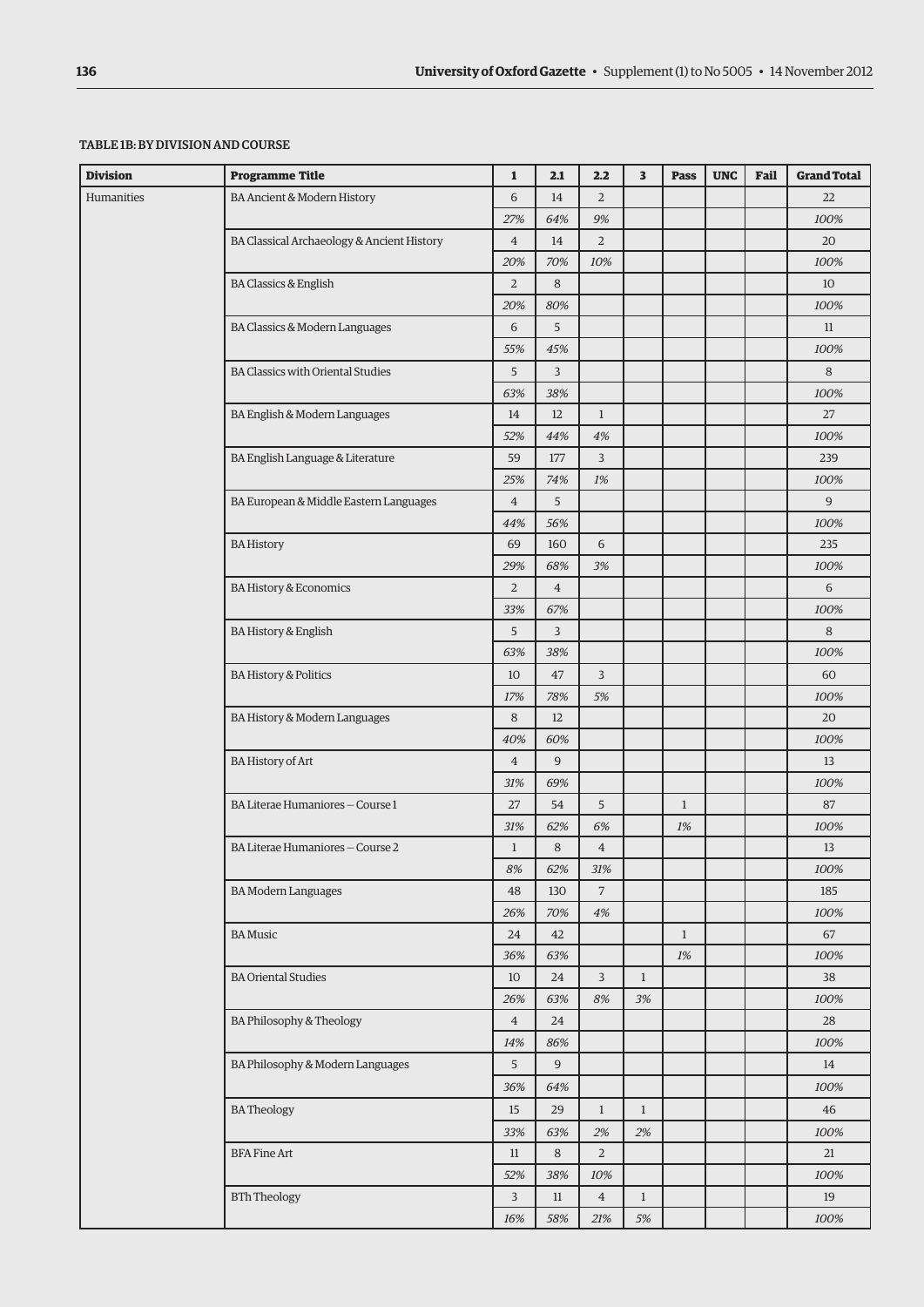| <b>Division</b>         | <b>Programme</b>                            | $\mathbf{1}$ | 2.1            | 2.2            | 3              | <b>Pass</b>    | <b>UNC</b>     | Fail | <b>Grand Total</b> |
|-------------------------|---------------------------------------------|--------------|----------------|----------------|----------------|----------------|----------------|------|--------------------|
| Mathematical, Physical  | <b>BA Biological Sciences</b>               | 22           | 70             | 14             | $\mathbf{1}$   |                |                |      | 107                |
| and Life Sciences       |                                             | 21%          | 65%            | 13%            | 1%             |                |                |      | 100%               |
|                         | <b>BA Computer Science</b>                  |              | $\ast$         |                | $\ast$         |                |                |      | ×                  |
|                         |                                             |              | $\ast$         |                | $\ast$         |                |                |      | $\ast$             |
|                         | <b>BA</b> Geology                           |              |                | $\ast$         | $\ast$         |                |                |      | $\ast$             |
|                         |                                             |              |                | $\ast$         | $\ast$         |                |                |      | ×                  |
|                         | <b>BA</b> Mathematics                       | 12           | 21             | 5              | $\overline{7}$ | $\overline{2}$ |                |      | 47                 |
|                         |                                             | 26%          | 45%            | 11%            | 15%            | 4%             |                |      | 100%               |
|                         | BA Mathematics & Computer Science           | $\ast$       | $\ast$         | $\ast$         | $\ast$         |                |                |      | *.                 |
|                         |                                             | $\ast$       | $\ast$         | $\ast$         | $\ast$         |                |                |      | $\ast$             |
|                         | BA Mathematics & Philosophy                 | $\ast$       | $\ast$         | $\ast$         |                |                |                |      | $\ast$             |
|                         |                                             | $\ast$       | $\ast$         | $\ast$         |                |                |                |      | *.                 |
|                         | <b>BA Mathematics &amp; Statistics</b>      | 6            | 3              | 3              | $\overline{2}$ |                |                |      | 14                 |
|                         |                                             | 43%          | 21%            | 21%            | 14%            |                |                |      | 100%               |
|                         | <b>BA Physics</b>                           | 12           | 23             | 13             | 6              | 3              |                |      | 57                 |
|                         |                                             | 21%          | 40%            | 23%            | 11%            | 5%             |                |      | 100%               |
|                         | MChem Chemistry                             | 81           | $71\,$         | 26             | $\mathbf{1}$   |                |                |      | 179                |
|                         |                                             | 45%          | 40%            | 15%            | 1%             |                |                |      | 100%               |
|                         | MCompSci Computer Science                   | 5            | 6              | $\mathbf{1}$   |                |                |                |      | 12                 |
|                         |                                             | 42%          | 50%            | 8%             |                |                |                |      | 100%               |
|                         | MEarthSci Earth Sciences                    | 8            | 17             |                | $\mathbf{1}$   |                |                |      | 26                 |
|                         |                                             | 31%          | 65%            |                | $4\%$          |                |                |      | 100%               |
|                         | MEng Engineering Science                    | 38           | 50             | 22             | $\overline{3}$ |                | $\mathbf{1}$   |      | 114                |
|                         |                                             | 33%          | 44%            | 19%            | 3%             |                | 1%             |      | 100%               |
|                         | MEng Engineering, Economics & Management    | 14           | 9              | $\overline{4}$ |                |                | $\overline{2}$ |      | 29                 |
|                         |                                             | 48%          | 31%            | 14%            |                |                | 7%             |      | 100%               |
|                         | <b>MEng Materials Science</b>               | 9            | 8              | 6              |                |                |                |      | 23                 |
|                         |                                             | 39%          | 35%            | 26%            |                |                |                |      | 100%               |
|                         | MEng Materials, Economics & Management      |              | $\ast$         | $\ast$         |                |                |                |      | $\ast$             |
|                         |                                             |              | $\ast$         | $\ast$         |                |                |                |      | $\ast$             |
|                         | <b>MMath Mathematics</b>                    | 49           | 38             | 16             | $\mathbf{1}$   |                |                |      | 104                |
|                         |                                             | 47%          | 37%            | 15%            | $1\%$          |                |                |      | 100%               |
|                         | MMath Mathematics & Statistics              | 8            | 9              | $\overline{4}$ | $\overline{3}$ |                |                |      | 24                 |
|                         |                                             | 33%          | 38%            | 17%            | 13%            |                |                |      | 100%               |
|                         | MMathCompSci Mathematics & Computer Science | 5            | $\overline{4}$ |                | $\sqrt{2}$     |                |                |      | $11\,$             |
|                         |                                             | 45%          | 36%            |                | $18\%$         |                |                |      | 100%               |
|                         | MMathPhil Mathematics & Philosophy          | 6            | $\overline{7}$ | $\mathbf{1}$   |                |                |                |      | 14                 |
|                         |                                             | 43%          | 50%            | 7%             |                |                |                |      | 100%               |
|                         | <b>MPhys Physics</b>                        | 52           | 47             | 9              | $\mathbf{1}$   |                |                |      | 109                |
|                         |                                             | 48%          | 43%            | $8\%$          | $1\%$          |                |                |      | 100%               |
|                         | MPhysPhil Physics & Philosophy              | 6            | 9              |                |                |                |                |      | 15                 |
|                         |                                             | 40%          | 60%            |                |                |                |                |      | 100%               |
| <b>Medical Sciences</b> | BA Experimental Psychology                  | 14           | 34             | $\mathbf{1}$   |                |                |                |      | 49                 |
|                         |                                             | 29%          | 69%            | 2%             |                |                |                |      | 100%               |
|                         | <b>BA</b> Medical Sciences                  | 29           | 110            | 13             |                |                |                |      | 152                |
|                         |                                             |              | 72%            | 9%             |                |                |                |      | 100%               |
|                         | <b>BA Physiological Sciences</b>            |              | 17             | $\mathbf{1}$   |                |                |                |      | 20                 |
|                         |                                             | 10%          | 85%            | 5%             |                |                |                |      | 100%               |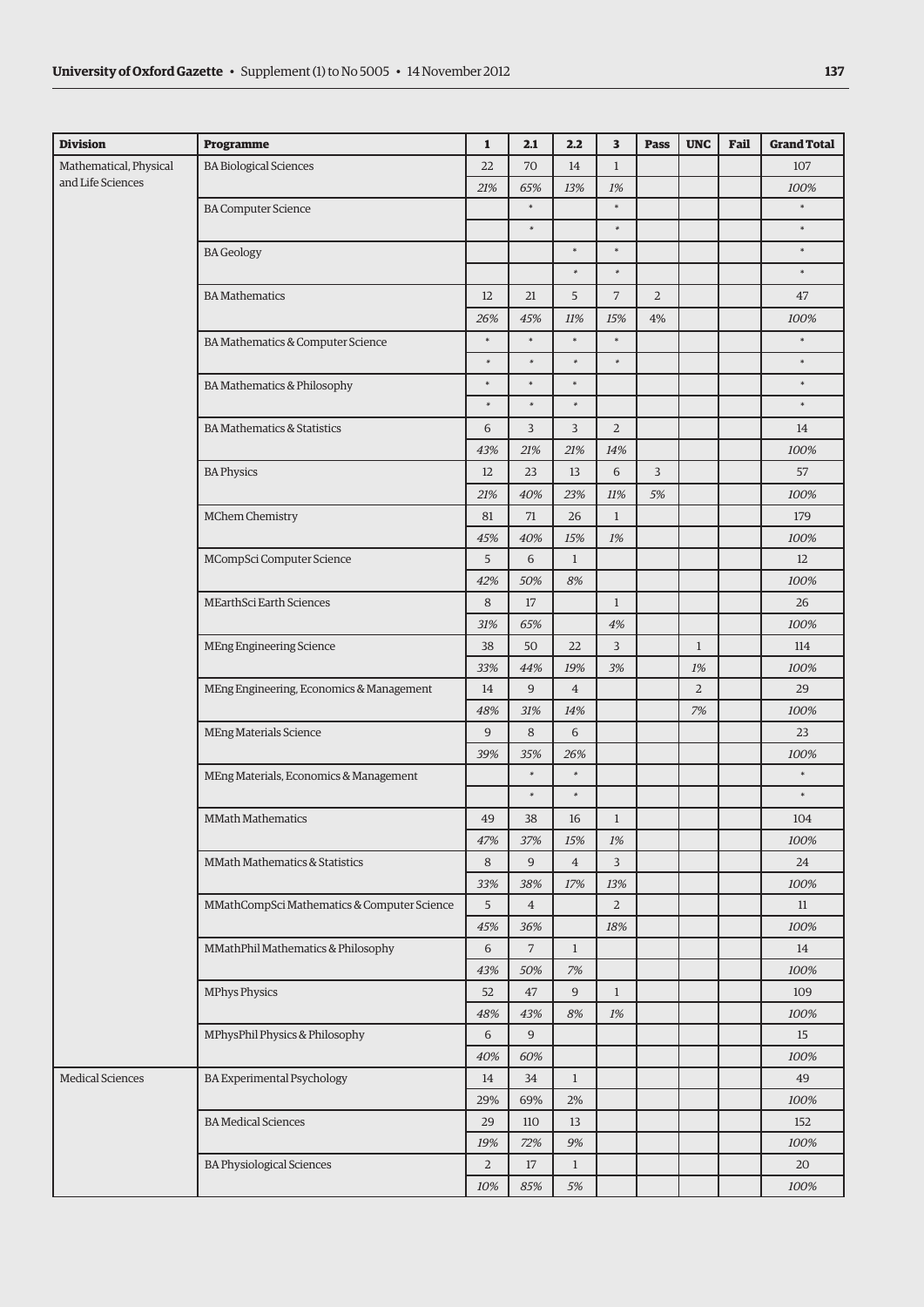| <b>Division</b>       | Programme                                  | 1   | 2.1   | 2.2            | 3  | Pass         | <b>UNC</b>   | Fail | <b>Grand Total</b> |
|-----------------------|--------------------------------------------|-----|-------|----------------|----|--------------|--------------|------|--------------------|
| Medical Sciences cont | BA Psychology, Philosophy & Physiology     | 8   | 23    | $\mathbf{1}$   |    |              |              |      | 32                 |
|                       |                                            |     | 72%   | 3%             |    |              |              |      | 100%               |
|                       | MBiochem Molecular & Cellular Biochemistry | 25  | 48    | 13             |    |              | $\mathbf{1}$ |      | 87                 |
|                       |                                            | 29% | 55%   | 15%            |    |              | 1%           |      | 100%               |
| Social Sciences       | BA Archaeology & Anthropology              | 8   | 10    | $\mathbf{1}$   |    |              |              |      | 19                 |
|                       |                                            | 42% | 53%   | 5%             |    |              |              |      | 100%               |
|                       | BA Economics & Management                  | 17  | 62    | $\overline{2}$ |    |              |              |      | 81                 |
|                       |                                            | 21% | 77%   | 2%             |    |              |              |      | 100%               |
|                       | <b>BA Geography</b>                        |     | 57    | $\mathbf{1}$   |    |              |              |      | 72                 |
|                       |                                            | 19% | 79%   | 1%             |    |              |              |      | 100%               |
|                       | <b>BA Human Sciences</b>                   | 5   | 25    |                |    |              |              |      | 30                 |
|                       |                                            | 17% | 83%   |                |    |              |              |      | 100%               |
|                       | <b>BA Jurisprudence</b>                    | 24  | 151   | 15             | 3  | $\mathbf{1}$ |              |      | 194                |
|                       |                                            | 12% | 78%   | 8%             | 2% | 1%           |              |      | 100%               |
|                       | BA Jurisprudence (with Law in Europe)      | 18  | 15    |                |    |              |              |      | 33                 |
|                       |                                            | 55% | 45%   |                |    |              |              |      | 100%               |
|                       | BA Philosophy, Politics & Economics        | 57  | 160   | 11             |    | 1            |              |      | 229                |
|                       |                                            | 25% | 70%   | 5%             |    | 0%           |              |      | 100%               |
| <b>Total</b>          |                                            | 902 | 1,923 | 230            | 37 | 12           | $\mathbf{1}$ |      | 3,105              |
| Percentage total      |                                            |     | 62%   | 7%             | 1% | 0%           | 0%           | 0%   | 100%               |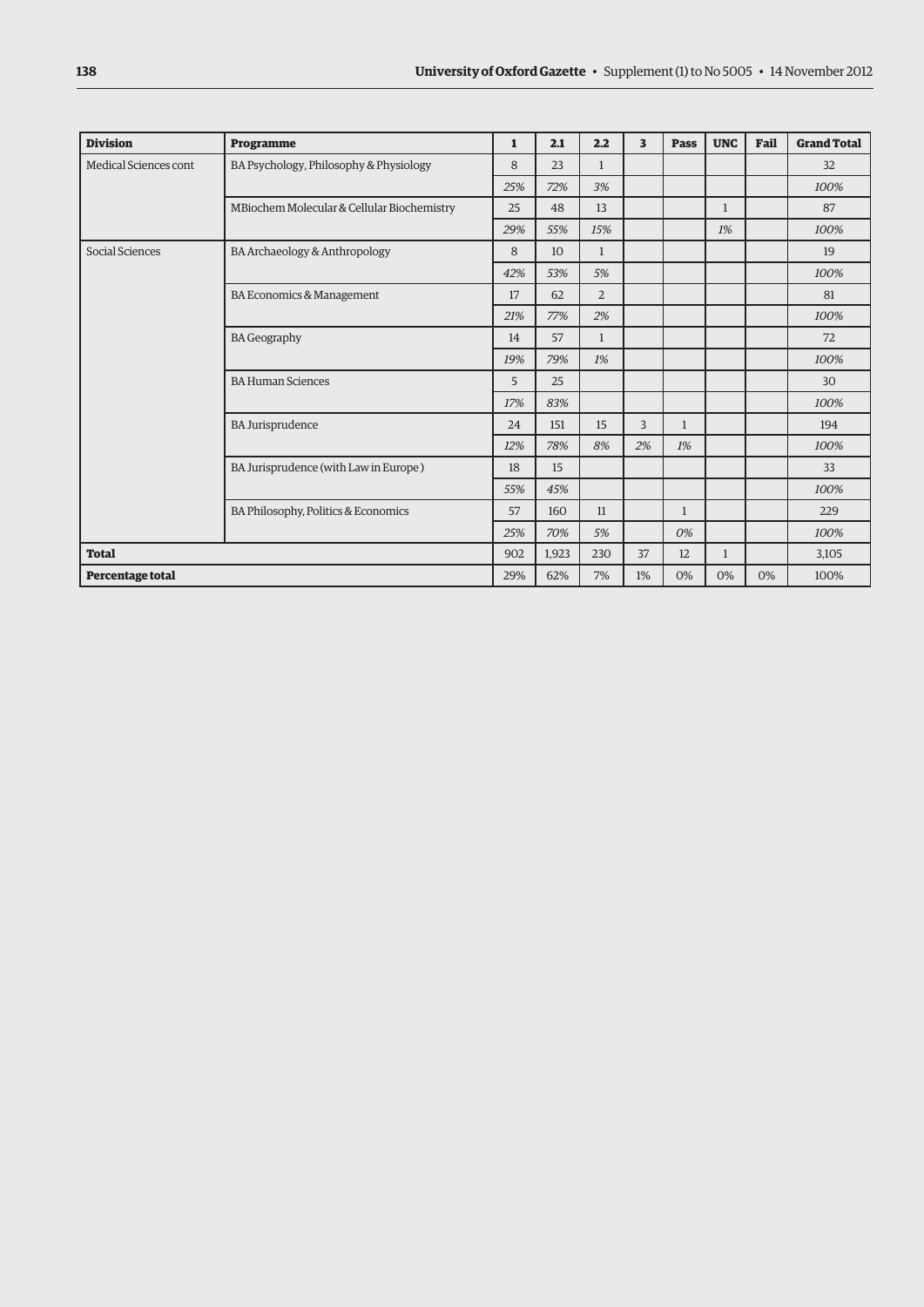### **Table 2: Number and proportion of students achieving each class, by gender**

Table 2a: Gender summary

| <b>Division</b>                          | <b>Gender</b> | $\mathbf{1}$ | 2.1   | 2.2   | $\overline{\mathbf{3}}$ | <b>Pass</b>    | <b>UNC</b>   | Fail | <b>Grand Total</b> |
|------------------------------------------|---------------|--------------|-------|-------|-------------------------|----------------|--------------|------|--------------------|
| Humanities                               | Female        | 173          | 460   | 24    | $\mathbf{1}$            |                |              |      | 658                |
|                                          |               | 26%          | 70%   | 4%    | 0%                      |                |              |      | 100%               |
|                                          | Male          | 173          | 352   | 19    | $\overline{2}$          | $\overline{2}$ |              |      | 548                |
|                                          |               | 32%          | 64%   | 3%    | 0%                      | 0%             |              |      | 100%               |
| <b>Total</b>                             |               | 346          | 812   | 43    | 3                       | $\overline{2}$ |              |      | 1,206              |
| Percentage total                         |               |              | 67%   | 4%    | 0%                      | 0%             |              |      | 100%               |
| Mathematical, Physical and Life Sciences | Female        | 90           | 146   | 50    | 9                       |                |              |      | 295                |
|                                          |               | 31%          | 49%   | 17%   | 3%                      |                |              |      | 100%               |
|                                          | Male          | 245          | 253   | 78    | 22                      | 8              |              |      | 606                |
|                                          |               | 40%          | 42%   | 13%   | 4%                      | 1%             |              |      | 100%               |
| <b>Total</b>                             |               | 335          | 399   | 128   | 31                      | 8              |              |      | 901                |
| Percentage total                         |               | 37%          | 44%   | 14%   | 3%                      | 1%             |              |      | 100%               |
| Medical Sciences                         | Female        | 46           | 144   | 16    |                         |                | $\mathbf{1}$ |      | 207                |
|                                          |               | 22%          | 70%   | 8%    |                         |                | 0%           |      | 100%               |
|                                          | Male          | 32           | 88    | 13    |                         |                |              |      | 133                |
|                                          |               | 24%          | 66%   | 10%   |                         |                |              |      | 100%               |
| <b>Total</b>                             |               | 78           | 232   | 29    |                         |                | $\mathbf{1}$ |      | 340                |
| Percentage total                         |               | 23%          | 68%   | 9%    |                         |                | 0%           |      | 100%               |
| Social Sciences                          | Female        | 70           | 246   | 13    | 3                       | $\mathbf{1}$   |              |      | 333                |
|                                          |               | 21%          | 74%   | 4%    | 1%                      | 0%             |              |      | 100%               |
|                                          | Male          | 73           | 234   | 17    |                         | $\mathbf{1}$   |              |      | 325                |
|                                          |               | 22%          | 72%   | 5%    |                         | 0%             |              |      | 100%               |
| <b>Total</b>                             |               |              | 480   | 30    | $\overline{3}$          | $\overline{2}$ |              |      | 658                |
| Percentage total                         |               |              | 73%   | 5%    | 0%                      | 0%             |              |      | 100%               |
| <b>Grand Total</b>                       |               |              | 1,923 | 230   | 37                      | 12             | $\mathbf{1}$ |      | 3,105              |
| Percentage grand total                   | 29%           | 62%          | 7%    | $1\%$ | 0%                      | 0%             | 0%           | 100% |                    |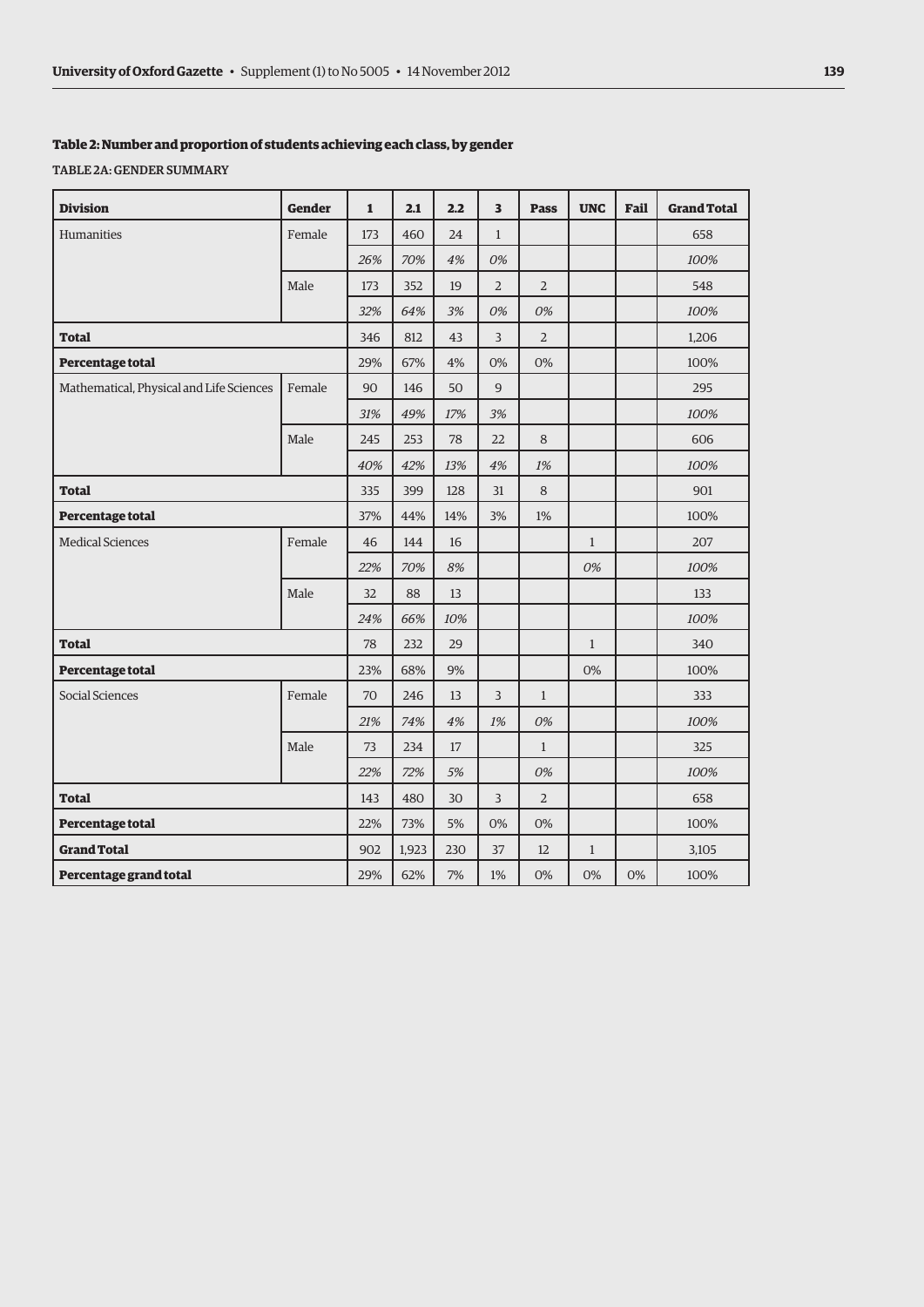#### Table 2b: By course andgender

| <b>Programme</b>                           | <b>Gender</b> | $\mathbf{1}$     | 2.1            | 2.2            | 3            | Pass | <b>UNC</b> | Fail | <b>Grand Total</b> |
|--------------------------------------------|---------------|------------------|----------------|----------------|--------------|------|------------|------|--------------------|
| BA Ancient & Modern History                | Female        |                  | 6              | $\mathbf{1}$   |              |      |            |      | $\overline{7}$     |
|                                            |               |                  | 86%            | 14%            |              |      |            |      | 100%               |
|                                            | Male          | 6                | $\,8\,$        | $\mathbf{1}$   |              |      |            |      | 15                 |
|                                            |               | 40%              | 53%            | $7\%$          |              |      |            |      | 100%               |
| BA Archaeology & Anthropology              | Female        | 6                | $\overline{7}$ |                |              |      |            |      | 13                 |
|                                            |               | 46%              | 54%            |                |              |      |            |      | 100%               |
|                                            | Male          | $\overline{2}$   | $\overline{3}$ | $\mathbf{1}$   |              |      |            |      | 6                  |
|                                            |               | 33%              | 50%            | 17%            |              |      |            |      | 100%               |
| <b>BA Biological Sciences</b>              | Female        | 9                | 38             | 10             | $\mathbf{1}$ |      |            |      | 58                 |
|                                            |               | 16%              | 66%            | $17\%$         | $2\%$        |      |            |      | 100%               |
|                                            | Male          | 13               | 32             | $\overline{4}$ |              |      |            |      | 49                 |
|                                            |               | 27%              | 65%            | 8%             |              |      |            |      | 100%               |
| BA Classical Archaeology & Ancient History | Female        | $\overline{2}$   | 8              | $\mathbf{1}$   |              |      |            |      | 11                 |
|                                            |               | 18%              | 73%            | 9%             |              |      |            |      | 100%               |
|                                            | Male          | $\overline{2}$   | $\,$ 6 $\,$    | $\mathbf{1}$   |              |      |            |      | $\boldsymbol{9}$   |
|                                            |               | 22%              | 67%            | 11%            |              |      |            |      | 100%               |
| <b>BA Classics &amp; English</b>           | Female        | $\overline{2}$   | $\overline{4}$ |                |              |      |            |      | 6                  |
|                                            |               | 33%              | 67%            |                |              |      |            |      | 100%               |
|                                            | Male          |                  | $\ast$         |                |              |      |            |      | $\ast$             |
|                                            |               |                  | $\ast$         |                |              |      |            |      | $\ast$             |
| BA Classics & Modern Languages             | Female        | $\ensuremath{4}$ | 3              |                |              |      |            |      | $\sqrt{7}$         |
|                                            |               | 57%              | 43%            |                |              |      |            |      | 100%               |
|                                            | Male          | $\ast$           | $\ast$         |                |              |      |            |      | $\ast$             |
|                                            |               | $\ast$           | $\ast$         |                |              |      |            |      | $\ast$             |
| <b>BA Computer Science</b>                 | Male          |                  | $\ast$         |                | $\ast$       |      |            |      | $\ast$             |
|                                            |               |                  | $\ast$         |                | $\ast$       |      |            |      | $\ast$             |
| <b>BA Classics with Oriental Studies</b>   | Female        | $\ast$           | $\ast$         |                |              |      |            |      | $\ast$             |
|                                            |               | $\ast$           | $\ast$         |                |              |      |            |      | $\ast$             |
|                                            | Male          | $\ast$           |                |                |              |      |            |      | $\ast$             |
|                                            |               | $\ast$           |                |                |              |      |            |      | $\ast$             |
| BA Economics & Management                  | Female        | 3                | 23             |                |              |      |            |      | 26                 |
|                                            |               | 12%              | $88\%$         |                |              |      |            |      | 100%               |
|                                            | Male          | 14               | 39             | $\mathbf 2$    |              |      |            |      | 55                 |
|                                            |               | $25\%$           | $71\%$         | $4\%$          |              |      |            |      | 100%               |
| BA English & Modern Languages              | Female        | 11               | 12             | $\mathbf{1}$   |              |      |            |      | 24                 |
|                                            |               | 46%              | 50%            | $4\%$          |              |      |            |      | 100%               |
|                                            | Male          | $\ast$           |                |                |              |      |            |      | $\ast$             |
|                                            |               | $\ast$           |                |                |              |      |            |      | $\ast$             |
| BA English Language & Literature           | Female        | 35               | 113            | $\mathbf{1}$   |              |      |            |      | 149                |
|                                            |               | 23%              | 76%            | 1%             |              |      |            |      | 100%               |
|                                            | Male          | 24               | 64             | $\overline{2}$ |              |      |            |      | 90                 |
|                                            |               | 27%              | 71%            | 2%             |              |      |            |      | 100%               |
| BA European & Middle Eastern Languages     | Female        | $\ast$           | $\ast$         |                |              |      |            |      | $\ast$             |
|                                            |               | $\ast$           | $\ast$         |                |              |      |            |      | $\ast$             |
|                                            | Male          | $\ast$           | $\ast$         |                |              |      |            |      | $\ast$             |
|                                            |               | $\ast$           | $\ast$         |                |              |      |            |      | $\ast$             |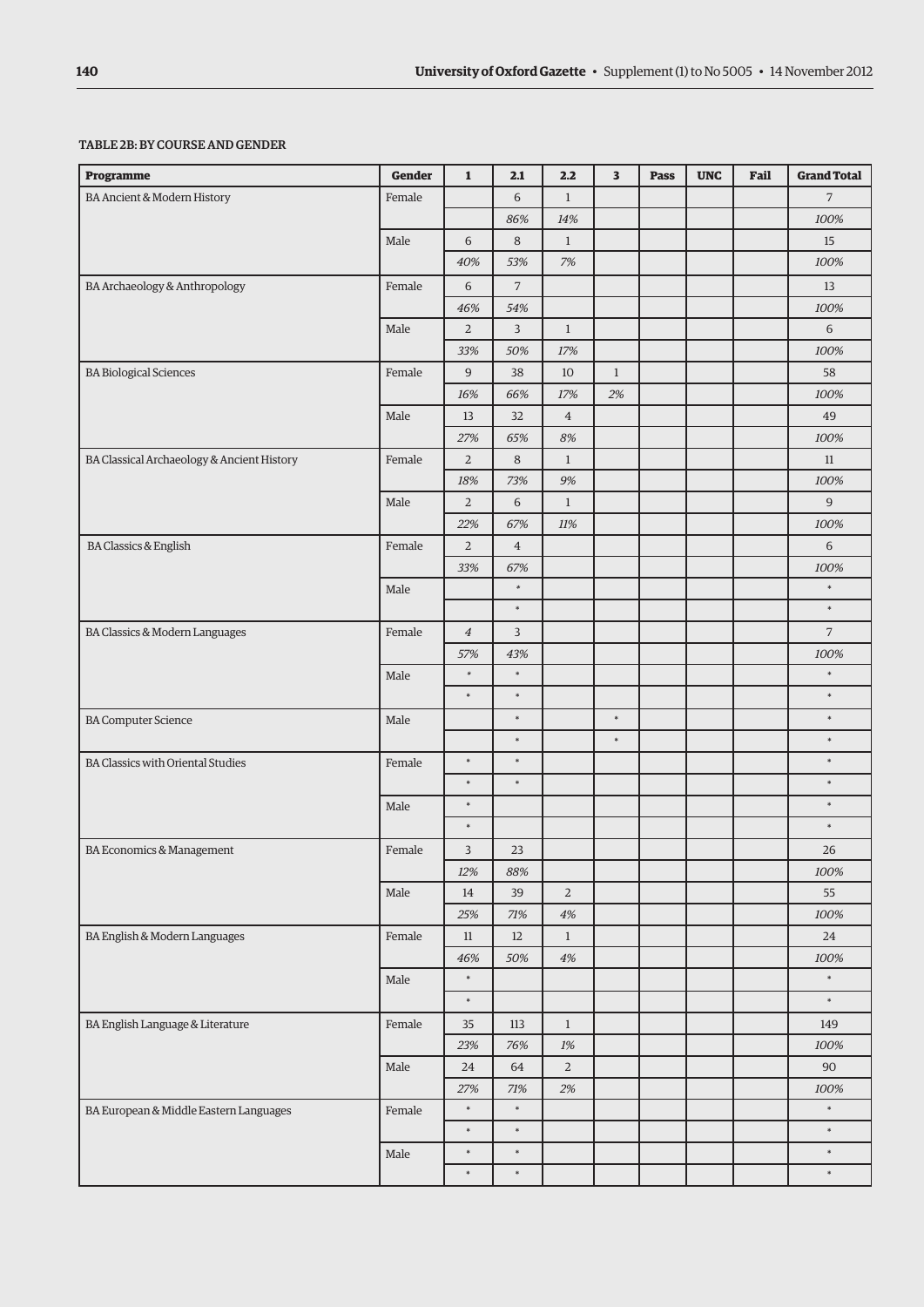| <b>Programme</b>                      | Gender | $\mathbf{1}$    | 2.1            | 2.2            | 3              | Pass         | <b>UNC</b> | Fail | <b>Grand Total</b> |
|---------------------------------------|--------|-----------------|----------------|----------------|----------------|--------------|------------|------|--------------------|
| <b>BA Experimental Psychology</b>     | Female | 12              | 28             | $\mathbf{1}$   |                |              |            |      | 41                 |
|                                       |        | 29%             | 68%            | $2\%$          |                |              |            |      | 100%               |
|                                       | Male   | $\overline{2}$  | 6              |                |                |              |            |      | $8\,$              |
|                                       |        | 25%             | 75%            |                |                |              |            |      | 100%               |
| <b>BA Geography</b>                   | Female | 5               | 29             |                |                |              |            |      | 34                 |
|                                       |        | 15%             | 85%            |                |                |              |            |      | 100%               |
|                                       | Male   | $\overline{9}$  | 28             | $\mathbf{1}$   |                |              |            |      | 38                 |
|                                       |        | 24%             | 74%            | $3\%$          |                |              |            |      | 100%               |
| <b>BA</b> Geology                     | Female |                 |                | $\ast$         | $\ast$         |              |            |      | $\ast$             |
|                                       |        |                 |                | $\ast$         | $\ast$         |              |            |      | $\ast$             |
| <b>BA History</b>                     | Female | 30              | 72             | 3              |                |              |            |      | 105                |
|                                       |        | 29%             | 69%            | $3\%$          |                |              |            |      | 100%               |
|                                       | Male   | 39              | 88             | $\mathsf{3}$   |                |              |            |      | 130                |
|                                       |        | 30%             | 68%            | 2%             |                |              |            |      | 100%               |
| <b>BA History &amp; Economics</b>     | Female | $\ast$          |                |                |                |              |            |      | $\ast$             |
|                                       |        | $\ast$          |                |                |                |              |            |      | $\ast$             |
|                                       | Male   | ×               | $\ast$         |                |                |              |            |      | $\ast$             |
|                                       |        | $\ast$          | $\ast$         |                |                |              |            |      | $\ast$             |
| <b>BA History &amp; English</b>       | Female | $\ast$          | $\ast$         |                |                |              |            |      | $\ast$             |
|                                       |        | $\ast$          | $\ast$         |                |                |              |            |      | $\ast$             |
|                                       | Male   | $\ast$          |                |                |                |              |            |      | $\ast$             |
|                                       |        | $\ast$          |                |                |                |              |            |      | $\ast$             |
| <b>BA History &amp; Politics</b>      | Female | $\overline{5}$  | 20             | $1\,$          |                |              |            |      | $26\,$             |
|                                       |        | 19%             | 77%            | $4\%$          |                |              |            |      | 100%               |
|                                       | Male   | 5               | $27\,$         | $\overline{a}$ |                |              |            |      | 34                 |
|                                       |        | 15%             | 79%            | $6\%$          |                |              |            |      | 100%               |
| BA History & Modern Languages         | Female | $\sqrt{2}$      | $\,8\,$        |                |                |              |            |      | 10                 |
|                                       |        | 20%             | 80%            |                |                |              |            |      | 100%               |
|                                       | Male   | $\sqrt{6}$      | $\overline{4}$ |                |                |              |            |      | $10\,$             |
|                                       |        | 60%             | 40%            |                |                |              |            |      | 100%               |
| BA History of Art                     | Female | $\overline{2}$  | $\,8\,$        |                |                |              |            |      | 10                 |
|                                       |        | $20\%$          | 80%            |                |                |              |            |      | 100%               |
|                                       | Male   | $\ast$          | $\ast$         |                |                |              |            |      | $\ast$             |
|                                       |        | $\ast$          | $\ast$         |                |                |              |            |      | $\ast$             |
| <b>BA Human Sciences</b>              | Female | 5               | 19             |                |                |              |            |      | 24                 |
|                                       |        | 21%             | 79%            |                |                |              |            |      | 100%               |
|                                       | Male   |                 | 6              |                |                |              |            |      | 6                  |
|                                       |        |                 | 100%           |                |                |              |            |      | 100%               |
| <b>BA Jurisprudence</b>               | Female | 10              | 88             | $\overline{9}$ | $\overline{3}$ | $\mathbf{1}$ |            |      | 111                |
|                                       |        | 9%              | 79%            | $8\%$          | 3%             | $1\%$        |            |      | 100%               |
|                                       | Male   | 14              | 63             | $\sqrt{6}$     |                |              |            |      | 83                 |
|                                       |        | 17%             | 76%            | $7%$           |                |              |            |      | 100%               |
| BA Jurisprudence (with Law in Europe) | Female | 13              | 9              |                |                |              |            |      | 22                 |
|                                       |        | 59%             | 41%            |                |                |              |            |      | 100%               |
|                                       | Male   | $5\overline{)}$ | 6              |                |                |              |            |      | 11                 |
|                                       |        |                 |                |                |                |              |            |      |                    |
|                                       |        | 45%             | 55%            |                |                |              |            |      | 100%               |
| BA Literae Humaniores - Course 1      | Female | $10\,$          | 30             | 3              |                |              |            |      | 43                 |
|                                       |        | 23%             | 70%            | $7%$           |                |              |            |      | 100%               |
|                                       | Male   | 17              | 24             | $\overline{2}$ |                | $\mathbf{1}$ |            |      | 44                 |
|                                       |        | 39%             | 55%            | $5\%$          |                | 2%           |            |      | 100%               |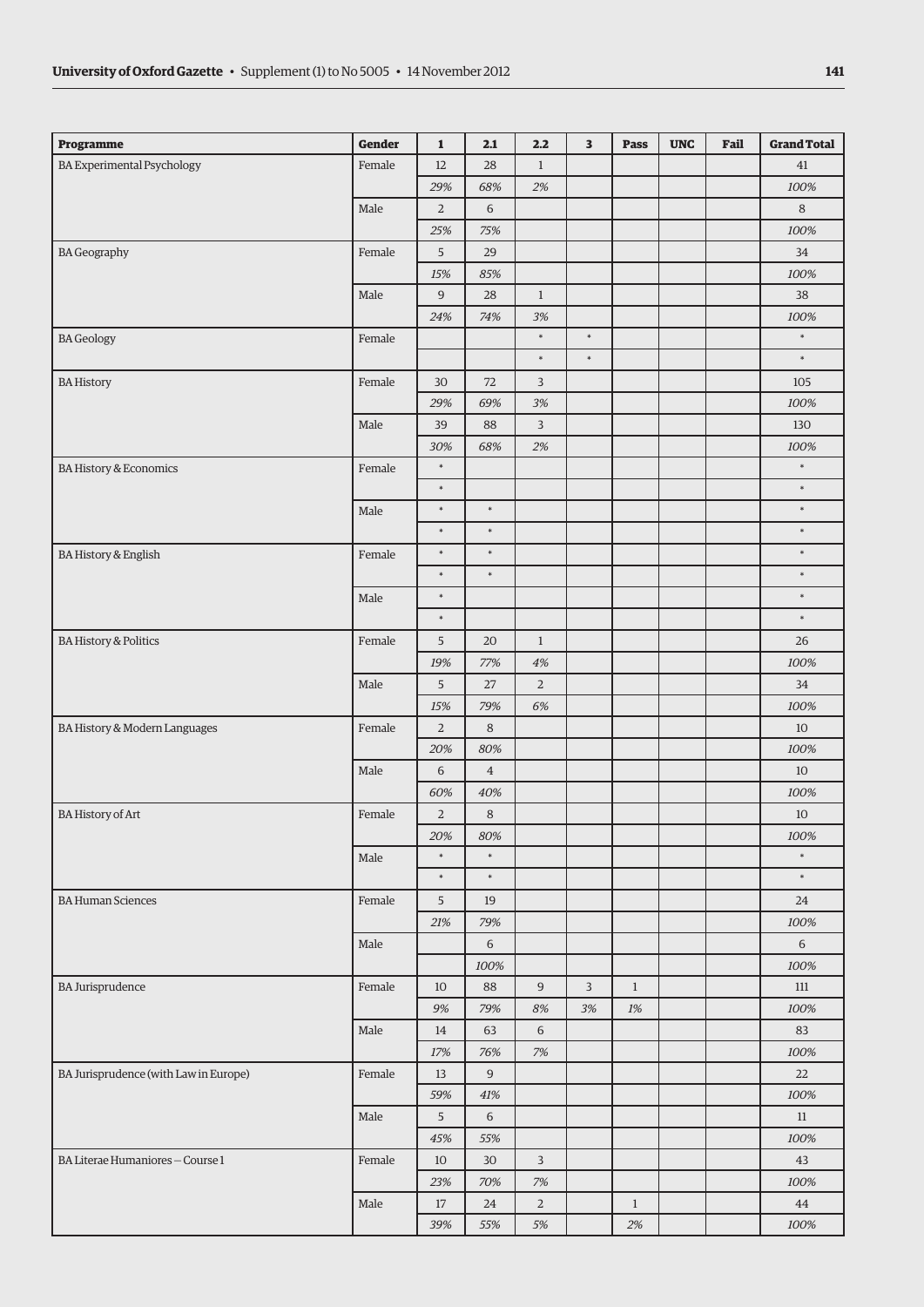| BA Literae Humaniores - Course 2<br>Female<br>6<br>$\overline{3}$<br>$\mathbf{1}$<br>10<br>10%<br>60%<br>30%<br>100%<br>$\ast$<br>$\ast$<br>Male<br>$\ast$<br>$\ast$<br>$\ast$<br>$\ast$<br><b>BA</b> Mathematics<br>Female<br>8<br>7<br>$\mathbf{1}$<br>3<br>19<br>100%<br>42%<br>37%<br>5%<br>16%<br>Male<br>$\overline{4}$<br>$\overline{4}$<br>$\overline{2}$<br>$\overline{4}$<br>14<br>28<br>50%<br>14%<br>14%<br>7%<br>100%<br>14%<br>$\ast$<br>$\ast$<br>$\ast$<br>$\ast$<br>$\ast$<br>BA Mathematics & Computer Science<br>Male<br>$\ast$<br>$\ast$<br>$\ast$<br>$\ast$<br>$\ast$<br>$\ast$<br>$\ast$<br>$\ast$<br><b>BA Mathematics &amp; Philosophy</b><br>Female<br>$\ast$<br>$\ast$<br>$\ast$<br>$\ast$<br>$\ast$<br>Male<br>$\ast$<br>$\ast$<br><b>BA Mathematics &amp; Statistics</b><br>Female<br>5<br>$\overline{2}$<br>3<br>10<br>50%<br>20%<br>30%<br>100%<br>$\ast$<br>$\ast$<br>$\ast$<br>$\ast$<br>Male<br>$\ast$<br>$\ast$<br>$\ast$<br>$\ast$<br><b>BA Medical Sciences</b><br>Female<br>5<br>12<br>63<br>80<br>15%<br>79%<br>6%<br>100%<br>Male<br>47<br>8<br>72<br>17<br>24%<br>65%<br>11%<br>100%<br>Female<br>6<br><b>BA Modern Languages</b><br>33<br>90<br>129<br>26%<br>70%<br>5%<br>100%<br>Male<br>15<br>40<br>$\mathbf{1}$<br>56<br>27%<br>71%<br>2%<br>100%<br>Female<br><b>BA Music</b><br>$\overline{7}$<br>19<br>26<br>27%<br>73%<br>100%<br>Male<br>$17\,$<br>23<br>$\mathbf{1}$<br>41<br>41%<br>56%<br>2%<br>100%<br><b>BA Oriental Studies</b><br>$\sqrt{ }$<br>Female<br>12<br>$\mathbf{1}$<br>21<br>$\mathbf{1}$<br>33%<br>57%<br>5%<br>$5\%$<br>100%<br>Male<br>12<br>$\overline{2}$<br>$17\,$<br>3<br>100%<br>18%<br>71%<br>12%<br>BA Philosophy, Politics & Economics<br>Female<br>$71\,$<br>$\bf{4}$<br>28<br>103<br>69%<br>27%<br>4%<br>100%<br>Male<br>29<br>89<br>7<br>$\mathbf{1}$<br>126<br>23%<br>$71\%$<br>6%<br>$1\%$<br>100%<br>BA Philosophy & Theology<br>Female<br>$\overline{2}$<br>$10\,$<br>$12\,$<br>100%<br>17%<br>83%<br>Male<br>$\sqrt{2}$<br>14<br>16<br>88%<br>13%<br>100%<br>$\ast$<br>$\ast$<br>$\ast$<br>Female<br>BA Philosophy & Modern Languages<br>$\ast$<br>$\ast$<br>$\ast$<br>$\overline{7}$<br>Male<br>$\overline{2}$<br>9<br>22%<br>78%<br>100%<br>Female<br><b>BA Physics</b><br>$\boldsymbol{9}$<br>5<br>$\overline{2}$<br>6<br>22<br>27%<br>41%<br>23%<br>9%<br>100%<br>Male<br>6<br>14<br>$\,8\,$<br>$\,4$<br>3<br>$35\,$ | <b>Programme</b> | <b>Gender</b> | $\mathbf{1}$ | 2.1 | 2.2 | 3      | <b>Pass</b> | <b>UNC</b> | Fail | <b>Grand Total</b> |
|---------------------------------------------------------------------------------------------------------------------------------------------------------------------------------------------------------------------------------------------------------------------------------------------------------------------------------------------------------------------------------------------------------------------------------------------------------------------------------------------------------------------------------------------------------------------------------------------------------------------------------------------------------------------------------------------------------------------------------------------------------------------------------------------------------------------------------------------------------------------------------------------------------------------------------------------------------------------------------------------------------------------------------------------------------------------------------------------------------------------------------------------------------------------------------------------------------------------------------------------------------------------------------------------------------------------------------------------------------------------------------------------------------------------------------------------------------------------------------------------------------------------------------------------------------------------------------------------------------------------------------------------------------------------------------------------------------------------------------------------------------------------------------------------------------------------------------------------------------------------------------------------------------------------------------------------------------------------------------------------------------------------------------------------------------------------------------------------------------------------------------------------------------------------------------------------------------------------------------------------------------------------------------------------------------------------------------------------------------------------------------------------------------------|------------------|---------------|--------------|-----|-----|--------|-------------|------------|------|--------------------|
|                                                                                                                                                                                                                                                                                                                                                                                                                                                                                                                                                                                                                                                                                                                                                                                                                                                                                                                                                                                                                                                                                                                                                                                                                                                                                                                                                                                                                                                                                                                                                                                                                                                                                                                                                                                                                                                                                                                                                                                                                                                                                                                                                                                                                                                                                                                                                                                                               |                  |               |              |     |     |        |             |            |      |                    |
|                                                                                                                                                                                                                                                                                                                                                                                                                                                                                                                                                                                                                                                                                                                                                                                                                                                                                                                                                                                                                                                                                                                                                                                                                                                                                                                                                                                                                                                                                                                                                                                                                                                                                                                                                                                                                                                                                                                                                                                                                                                                                                                                                                                                                                                                                                                                                                                                               |                  |               |              |     |     |        |             |            |      |                    |
|                                                                                                                                                                                                                                                                                                                                                                                                                                                                                                                                                                                                                                                                                                                                                                                                                                                                                                                                                                                                                                                                                                                                                                                                                                                                                                                                                                                                                                                                                                                                                                                                                                                                                                                                                                                                                                                                                                                                                                                                                                                                                                                                                                                                                                                                                                                                                                                                               |                  |               |              |     |     |        |             |            |      |                    |
|                                                                                                                                                                                                                                                                                                                                                                                                                                                                                                                                                                                                                                                                                                                                                                                                                                                                                                                                                                                                                                                                                                                                                                                                                                                                                                                                                                                                                                                                                                                                                                                                                                                                                                                                                                                                                                                                                                                                                                                                                                                                                                                                                                                                                                                                                                                                                                                                               |                  |               |              |     |     |        |             |            |      |                    |
|                                                                                                                                                                                                                                                                                                                                                                                                                                                                                                                                                                                                                                                                                                                                                                                                                                                                                                                                                                                                                                                                                                                                                                                                                                                                                                                                                                                                                                                                                                                                                                                                                                                                                                                                                                                                                                                                                                                                                                                                                                                                                                                                                                                                                                                                                                                                                                                                               |                  |               |              |     |     |        |             |            |      |                    |
|                                                                                                                                                                                                                                                                                                                                                                                                                                                                                                                                                                                                                                                                                                                                                                                                                                                                                                                                                                                                                                                                                                                                                                                                                                                                                                                                                                                                                                                                                                                                                                                                                                                                                                                                                                                                                                                                                                                                                                                                                                                                                                                                                                                                                                                                                                                                                                                                               |                  |               |              |     |     |        |             |            |      |                    |
|                                                                                                                                                                                                                                                                                                                                                                                                                                                                                                                                                                                                                                                                                                                                                                                                                                                                                                                                                                                                                                                                                                                                                                                                                                                                                                                                                                                                                                                                                                                                                                                                                                                                                                                                                                                                                                                                                                                                                                                                                                                                                                                                                                                                                                                                                                                                                                                                               |                  |               |              |     |     |        |             |            |      |                    |
|                                                                                                                                                                                                                                                                                                                                                                                                                                                                                                                                                                                                                                                                                                                                                                                                                                                                                                                                                                                                                                                                                                                                                                                                                                                                                                                                                                                                                                                                                                                                                                                                                                                                                                                                                                                                                                                                                                                                                                                                                                                                                                                                                                                                                                                                                                                                                                                                               |                  |               |              |     |     |        |             |            |      |                    |
|                                                                                                                                                                                                                                                                                                                                                                                                                                                                                                                                                                                                                                                                                                                                                                                                                                                                                                                                                                                                                                                                                                                                                                                                                                                                                                                                                                                                                                                                                                                                                                                                                                                                                                                                                                                                                                                                                                                                                                                                                                                                                                                                                                                                                                                                                                                                                                                                               |                  |               |              |     |     |        |             |            |      |                    |
|                                                                                                                                                                                                                                                                                                                                                                                                                                                                                                                                                                                                                                                                                                                                                                                                                                                                                                                                                                                                                                                                                                                                                                                                                                                                                                                                                                                                                                                                                                                                                                                                                                                                                                                                                                                                                                                                                                                                                                                                                                                                                                                                                                                                                                                                                                                                                                                                               |                  |               |              |     |     |        |             |            |      |                    |
|                                                                                                                                                                                                                                                                                                                                                                                                                                                                                                                                                                                                                                                                                                                                                                                                                                                                                                                                                                                                                                                                                                                                                                                                                                                                                                                                                                                                                                                                                                                                                                                                                                                                                                                                                                                                                                                                                                                                                                                                                                                                                                                                                                                                                                                                                                                                                                                                               |                  |               |              |     |     |        |             |            |      |                    |
|                                                                                                                                                                                                                                                                                                                                                                                                                                                                                                                                                                                                                                                                                                                                                                                                                                                                                                                                                                                                                                                                                                                                                                                                                                                                                                                                                                                                                                                                                                                                                                                                                                                                                                                                                                                                                                                                                                                                                                                                                                                                                                                                                                                                                                                                                                                                                                                                               |                  |               |              |     |     |        |             |            |      |                    |
|                                                                                                                                                                                                                                                                                                                                                                                                                                                                                                                                                                                                                                                                                                                                                                                                                                                                                                                                                                                                                                                                                                                                                                                                                                                                                                                                                                                                                                                                                                                                                                                                                                                                                                                                                                                                                                                                                                                                                                                                                                                                                                                                                                                                                                                                                                                                                                                                               |                  |               |              |     |     |        |             |            |      |                    |
|                                                                                                                                                                                                                                                                                                                                                                                                                                                                                                                                                                                                                                                                                                                                                                                                                                                                                                                                                                                                                                                                                                                                                                                                                                                                                                                                                                                                                                                                                                                                                                                                                                                                                                                                                                                                                                                                                                                                                                                                                                                                                                                                                                                                                                                                                                                                                                                                               |                  |               |              |     |     |        |             |            |      |                    |
|                                                                                                                                                                                                                                                                                                                                                                                                                                                                                                                                                                                                                                                                                                                                                                                                                                                                                                                                                                                                                                                                                                                                                                                                                                                                                                                                                                                                                                                                                                                                                                                                                                                                                                                                                                                                                                                                                                                                                                                                                                                                                                                                                                                                                                                                                                                                                                                                               |                  |               |              |     |     |        |             |            |      |                    |
|                                                                                                                                                                                                                                                                                                                                                                                                                                                                                                                                                                                                                                                                                                                                                                                                                                                                                                                                                                                                                                                                                                                                                                                                                                                                                                                                                                                                                                                                                                                                                                                                                                                                                                                                                                                                                                                                                                                                                                                                                                                                                                                                                                                                                                                                                                                                                                                                               |                  |               |              |     |     |        |             |            |      |                    |
|                                                                                                                                                                                                                                                                                                                                                                                                                                                                                                                                                                                                                                                                                                                                                                                                                                                                                                                                                                                                                                                                                                                                                                                                                                                                                                                                                                                                                                                                                                                                                                                                                                                                                                                                                                                                                                                                                                                                                                                                                                                                                                                                                                                                                                                                                                                                                                                                               |                  |               |              |     |     |        |             |            |      |                    |
|                                                                                                                                                                                                                                                                                                                                                                                                                                                                                                                                                                                                                                                                                                                                                                                                                                                                                                                                                                                                                                                                                                                                                                                                                                                                                                                                                                                                                                                                                                                                                                                                                                                                                                                                                                                                                                                                                                                                                                                                                                                                                                                                                                                                                                                                                                                                                                                                               |                  |               |              |     |     |        |             |            |      |                    |
|                                                                                                                                                                                                                                                                                                                                                                                                                                                                                                                                                                                                                                                                                                                                                                                                                                                                                                                                                                                                                                                                                                                                                                                                                                                                                                                                                                                                                                                                                                                                                                                                                                                                                                                                                                                                                                                                                                                                                                                                                                                                                                                                                                                                                                                                                                                                                                                                               |                  |               |              |     |     |        |             |            |      |                    |
|                                                                                                                                                                                                                                                                                                                                                                                                                                                                                                                                                                                                                                                                                                                                                                                                                                                                                                                                                                                                                                                                                                                                                                                                                                                                                                                                                                                                                                                                                                                                                                                                                                                                                                                                                                                                                                                                                                                                                                                                                                                                                                                                                                                                                                                                                                                                                                                                               |                  |               |              |     |     |        |             |            |      |                    |
|                                                                                                                                                                                                                                                                                                                                                                                                                                                                                                                                                                                                                                                                                                                                                                                                                                                                                                                                                                                                                                                                                                                                                                                                                                                                                                                                                                                                                                                                                                                                                                                                                                                                                                                                                                                                                                                                                                                                                                                                                                                                                                                                                                                                                                                                                                                                                                                                               |                  |               |              |     |     |        |             |            |      |                    |
|                                                                                                                                                                                                                                                                                                                                                                                                                                                                                                                                                                                                                                                                                                                                                                                                                                                                                                                                                                                                                                                                                                                                                                                                                                                                                                                                                                                                                                                                                                                                                                                                                                                                                                                                                                                                                                                                                                                                                                                                                                                                                                                                                                                                                                                                                                                                                                                                               |                  |               |              |     |     |        |             |            |      |                    |
|                                                                                                                                                                                                                                                                                                                                                                                                                                                                                                                                                                                                                                                                                                                                                                                                                                                                                                                                                                                                                                                                                                                                                                                                                                                                                                                                                                                                                                                                                                                                                                                                                                                                                                                                                                                                                                                                                                                                                                                                                                                                                                                                                                                                                                                                                                                                                                                                               |                  |               |              |     |     |        |             |            |      |                    |
|                                                                                                                                                                                                                                                                                                                                                                                                                                                                                                                                                                                                                                                                                                                                                                                                                                                                                                                                                                                                                                                                                                                                                                                                                                                                                                                                                                                                                                                                                                                                                                                                                                                                                                                                                                                                                                                                                                                                                                                                                                                                                                                                                                                                                                                                                                                                                                                                               |                  |               |              |     |     |        |             |            |      |                    |
|                                                                                                                                                                                                                                                                                                                                                                                                                                                                                                                                                                                                                                                                                                                                                                                                                                                                                                                                                                                                                                                                                                                                                                                                                                                                                                                                                                                                                                                                                                                                                                                                                                                                                                                                                                                                                                                                                                                                                                                                                                                                                                                                                                                                                                                                                                                                                                                                               |                  |               |              |     |     |        |             |            |      |                    |
|                                                                                                                                                                                                                                                                                                                                                                                                                                                                                                                                                                                                                                                                                                                                                                                                                                                                                                                                                                                                                                                                                                                                                                                                                                                                                                                                                                                                                                                                                                                                                                                                                                                                                                                                                                                                                                                                                                                                                                                                                                                                                                                                                                                                                                                                                                                                                                                                               |                  |               |              |     |     |        |             |            |      |                    |
|                                                                                                                                                                                                                                                                                                                                                                                                                                                                                                                                                                                                                                                                                                                                                                                                                                                                                                                                                                                                                                                                                                                                                                                                                                                                                                                                                                                                                                                                                                                                                                                                                                                                                                                                                                                                                                                                                                                                                                                                                                                                                                                                                                                                                                                                                                                                                                                                               |                  |               |              |     |     |        |             |            |      |                    |
|                                                                                                                                                                                                                                                                                                                                                                                                                                                                                                                                                                                                                                                                                                                                                                                                                                                                                                                                                                                                                                                                                                                                                                                                                                                                                                                                                                                                                                                                                                                                                                                                                                                                                                                                                                                                                                                                                                                                                                                                                                                                                                                                                                                                                                                                                                                                                                                                               |                  |               |              |     |     |        |             |            |      |                    |
|                                                                                                                                                                                                                                                                                                                                                                                                                                                                                                                                                                                                                                                                                                                                                                                                                                                                                                                                                                                                                                                                                                                                                                                                                                                                                                                                                                                                                                                                                                                                                                                                                                                                                                                                                                                                                                                                                                                                                                                                                                                                                                                                                                                                                                                                                                                                                                                                               |                  |               |              |     |     |        |             |            |      |                    |
|                                                                                                                                                                                                                                                                                                                                                                                                                                                                                                                                                                                                                                                                                                                                                                                                                                                                                                                                                                                                                                                                                                                                                                                                                                                                                                                                                                                                                                                                                                                                                                                                                                                                                                                                                                                                                                                                                                                                                                                                                                                                                                                                                                                                                                                                                                                                                                                                               |                  |               |              |     |     |        |             |            |      |                    |
|                                                                                                                                                                                                                                                                                                                                                                                                                                                                                                                                                                                                                                                                                                                                                                                                                                                                                                                                                                                                                                                                                                                                                                                                                                                                                                                                                                                                                                                                                                                                                                                                                                                                                                                                                                                                                                                                                                                                                                                                                                                                                                                                                                                                                                                                                                                                                                                                               |                  |               |              |     |     |        |             |            |      |                    |
|                                                                                                                                                                                                                                                                                                                                                                                                                                                                                                                                                                                                                                                                                                                                                                                                                                                                                                                                                                                                                                                                                                                                                                                                                                                                                                                                                                                                                                                                                                                                                                                                                                                                                                                                                                                                                                                                                                                                                                                                                                                                                                                                                                                                                                                                                                                                                                                                               |                  |               |              |     |     |        |             |            |      |                    |
|                                                                                                                                                                                                                                                                                                                                                                                                                                                                                                                                                                                                                                                                                                                                                                                                                                                                                                                                                                                                                                                                                                                                                                                                                                                                                                                                                                                                                                                                                                                                                                                                                                                                                                                                                                                                                                                                                                                                                                                                                                                                                                                                                                                                                                                                                                                                                                                                               |                  |               |              |     |     |        |             |            |      |                    |
|                                                                                                                                                                                                                                                                                                                                                                                                                                                                                                                                                                                                                                                                                                                                                                                                                                                                                                                                                                                                                                                                                                                                                                                                                                                                                                                                                                                                                                                                                                                                                                                                                                                                                                                                                                                                                                                                                                                                                                                                                                                                                                                                                                                                                                                                                                                                                                                                               |                  |               |              |     |     |        |             |            |      |                    |
|                                                                                                                                                                                                                                                                                                                                                                                                                                                                                                                                                                                                                                                                                                                                                                                                                                                                                                                                                                                                                                                                                                                                                                                                                                                                                                                                                                                                                                                                                                                                                                                                                                                                                                                                                                                                                                                                                                                                                                                                                                                                                                                                                                                                                                                                                                                                                                                                               |                  |               |              |     |     |        |             |            |      |                    |
|                                                                                                                                                                                                                                                                                                                                                                                                                                                                                                                                                                                                                                                                                                                                                                                                                                                                                                                                                                                                                                                                                                                                                                                                                                                                                                                                                                                                                                                                                                                                                                                                                                                                                                                                                                                                                                                                                                                                                                                                                                                                                                                                                                                                                                                                                                                                                                                                               |                  |               |              |     |     |        |             |            |      |                    |
|                                                                                                                                                                                                                                                                                                                                                                                                                                                                                                                                                                                                                                                                                                                                                                                                                                                                                                                                                                                                                                                                                                                                                                                                                                                                                                                                                                                                                                                                                                                                                                                                                                                                                                                                                                                                                                                                                                                                                                                                                                                                                                                                                                                                                                                                                                                                                                                                               |                  |               |              |     |     |        |             |            |      |                    |
|                                                                                                                                                                                                                                                                                                                                                                                                                                                                                                                                                                                                                                                                                                                                                                                                                                                                                                                                                                                                                                                                                                                                                                                                                                                                                                                                                                                                                                                                                                                                                                                                                                                                                                                                                                                                                                                                                                                                                                                                                                                                                                                                                                                                                                                                                                                                                                                                               |                  |               |              |     |     |        |             |            |      |                    |
|                                                                                                                                                                                                                                                                                                                                                                                                                                                                                                                                                                                                                                                                                                                                                                                                                                                                                                                                                                                                                                                                                                                                                                                                                                                                                                                                                                                                                                                                                                                                                                                                                                                                                                                                                                                                                                                                                                                                                                                                                                                                                                                                                                                                                                                                                                                                                                                                               |                  |               |              |     |     |        |             |            |      |                    |
|                                                                                                                                                                                                                                                                                                                                                                                                                                                                                                                                                                                                                                                                                                                                                                                                                                                                                                                                                                                                                                                                                                                                                                                                                                                                                                                                                                                                                                                                                                                                                                                                                                                                                                                                                                                                                                                                                                                                                                                                                                                                                                                                                                                                                                                                                                                                                                                                               |                  |               |              |     |     |        |             |            |      |                    |
|                                                                                                                                                                                                                                                                                                                                                                                                                                                                                                                                                                                                                                                                                                                                                                                                                                                                                                                                                                                                                                                                                                                                                                                                                                                                                                                                                                                                                                                                                                                                                                                                                                                                                                                                                                                                                                                                                                                                                                                                                                                                                                                                                                                                                                                                                                                                                                                                               |                  |               |              |     |     |        |             |            |      |                    |
|                                                                                                                                                                                                                                                                                                                                                                                                                                                                                                                                                                                                                                                                                                                                                                                                                                                                                                                                                                                                                                                                                                                                                                                                                                                                                                                                                                                                                                                                                                                                                                                                                                                                                                                                                                                                                                                                                                                                                                                                                                                                                                                                                                                                                                                                                                                                                                                                               |                  |               |              |     |     |        |             |            |      |                    |
|                                                                                                                                                                                                                                                                                                                                                                                                                                                                                                                                                                                                                                                                                                                                                                                                                                                                                                                                                                                                                                                                                                                                                                                                                                                                                                                                                                                                                                                                                                                                                                                                                                                                                                                                                                                                                                                                                                                                                                                                                                                                                                                                                                                                                                                                                                                                                                                                               |                  |               |              |     |     |        |             |            |      |                    |
|                                                                                                                                                                                                                                                                                                                                                                                                                                                                                                                                                                                                                                                                                                                                                                                                                                                                                                                                                                                                                                                                                                                                                                                                                                                                                                                                                                                                                                                                                                                                                                                                                                                                                                                                                                                                                                                                                                                                                                                                                                                                                                                                                                                                                                                                                                                                                                                                               |                  |               |              |     |     |        |             |            |      |                    |
|                                                                                                                                                                                                                                                                                                                                                                                                                                                                                                                                                                                                                                                                                                                                                                                                                                                                                                                                                                                                                                                                                                                                                                                                                                                                                                                                                                                                                                                                                                                                                                                                                                                                                                                                                                                                                                                                                                                                                                                                                                                                                                                                                                                                                                                                                                                                                                                                               |                  |               |              |     |     |        |             |            |      |                    |
|                                                                                                                                                                                                                                                                                                                                                                                                                                                                                                                                                                                                                                                                                                                                                                                                                                                                                                                                                                                                                                                                                                                                                                                                                                                                                                                                                                                                                                                                                                                                                                                                                                                                                                                                                                                                                                                                                                                                                                                                                                                                                                                                                                                                                                                                                                                                                                                                               |                  |               |              |     |     |        |             |            |      |                    |
|                                                                                                                                                                                                                                                                                                                                                                                                                                                                                                                                                                                                                                                                                                                                                                                                                                                                                                                                                                                                                                                                                                                                                                                                                                                                                                                                                                                                                                                                                                                                                                                                                                                                                                                                                                                                                                                                                                                                                                                                                                                                                                                                                                                                                                                                                                                                                                                                               |                  |               |              |     |     |        |             |            |      |                    |
|                                                                                                                                                                                                                                                                                                                                                                                                                                                                                                                                                                                                                                                                                                                                                                                                                                                                                                                                                                                                                                                                                                                                                                                                                                                                                                                                                                                                                                                                                                                                                                                                                                                                                                                                                                                                                                                                                                                                                                                                                                                                                                                                                                                                                                                                                                                                                                                                               |                  |               |              |     |     |        |             |            |      |                    |
|                                                                                                                                                                                                                                                                                                                                                                                                                                                                                                                                                                                                                                                                                                                                                                                                                                                                                                                                                                                                                                                                                                                                                                                                                                                                                                                                                                                                                                                                                                                                                                                                                                                                                                                                                                                                                                                                                                                                                                                                                                                                                                                                                                                                                                                                                                                                                                                                               |                  |               |              |     |     |        |             |            |      |                    |
|                                                                                                                                                                                                                                                                                                                                                                                                                                                                                                                                                                                                                                                                                                                                                                                                                                                                                                                                                                                                                                                                                                                                                                                                                                                                                                                                                                                                                                                                                                                                                                                                                                                                                                                                                                                                                                                                                                                                                                                                                                                                                                                                                                                                                                                                                                                                                                                                               |                  |               | 17%          | 40% | 23% | $11\%$ | $9\%$       |            |      | $100\%$            |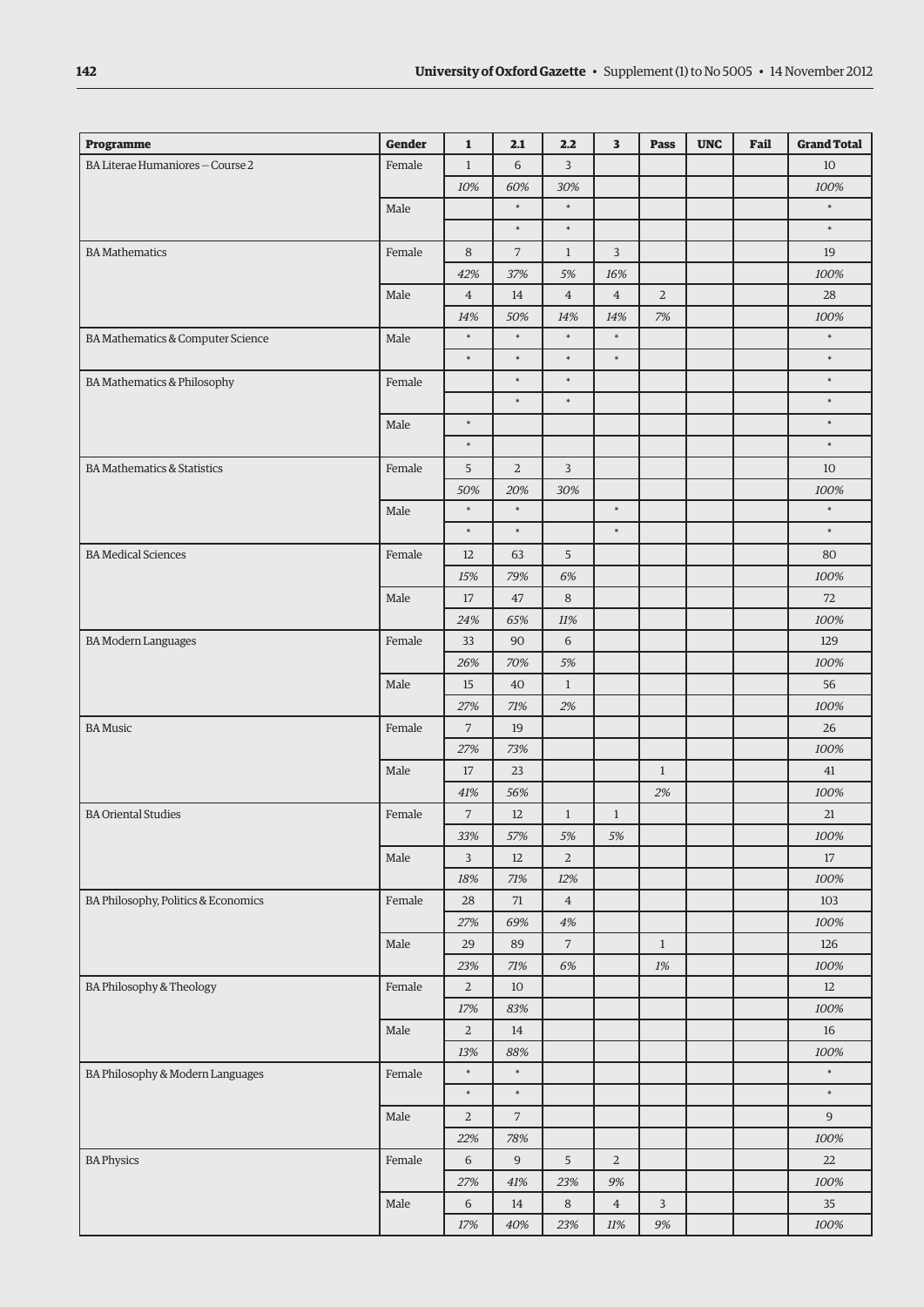| <b>BA Physiological Sciences</b><br>Female<br>11<br>$\mathbf{1}$<br>13<br>$\mathbf{1}$<br>8%<br>85%<br>$8\%$<br>100%<br>Male<br>$\overline{7}$<br>$\mathbf{1}$<br>6<br>14%<br>86%<br>100%<br>BA Psychology, Philosophy & Physiology<br>Female<br>5<br>14<br>$\mathbf{1}$<br>20<br>70%<br>25%<br>5%<br>100%<br>$\overline{9}$<br>Male<br>$\overline{3}$<br>12<br>75%<br>100%<br>25%<br><b>BATheology</b><br>Female<br>5<br>19<br>24<br>79%<br>21%<br>100%<br>Male<br>$\mathbf{1}$<br>$\mathbf{1}$<br>10<br>10<br>22<br>45%<br>45%<br>5%<br>5%<br>100%<br>5<br>$\overline{a}$<br><b>BFA Fine Art</b><br>Female<br>6<br>13<br>38%<br>15%<br>100%<br>46%<br>Male<br>5<br>3<br>8<br>63%<br>38%<br>100%<br>$\ast$<br>$\ast$<br>$\ast$<br><b>BTh Theology</b><br>Female<br>$\ast$<br>$\ast$<br>$\ast$<br>Male<br>3<br>8<br>3<br>$\mathbf{1}$<br>15<br>20%<br>53%<br>20%<br>$7%$<br>100%<br>MBiochem Molecular & Cellular Biochemistry<br>Female<br>28<br>8<br>$\mathbf{1}$<br>53<br>16<br>30%<br>53%<br>15%<br>2%<br>100%<br>5<br>Male<br>9<br>20<br>34<br>26%<br>59%<br>$15\%$<br>100%<br>$\sqrt{ }$<br>MChem Chemistry<br>Female<br>31<br>28<br>$\mathbf{1}$<br>67<br>46%<br>42%<br>10%<br>1%<br>100%<br>Male<br>43<br>19<br>112<br>50<br>38%<br>$17\%$<br>100%<br>45%<br>5<br>$\,$ 6 $\,$<br>MCompSci Computer Science<br>Male<br>$\mathbf{1}$<br>12<br>42%<br>50%<br>8%<br>100%<br>9<br>MEarthSci Earth Sciences<br>Female<br>3<br>12<br>$25\%$<br>100%<br>75%<br>8<br>Male<br>5<br>$\mathbf{1}$<br>14<br>100%<br>36%<br>57%<br>$7%$<br>$\overline{3}$<br><b>MEng Engineering Science</b><br>Female<br>$\overline{4}$<br>13<br>20<br>20%<br>65%<br>100%<br>15%<br>Male<br>37<br>$\mathsf{3}$<br>94<br>34<br>19<br>$\mathbf{1}$<br>36%<br>39%<br>20%<br>3%<br>1%<br>100%<br>MEng Engineering, Economics & Management<br>Female<br>3<br>3<br>$\overline{7}$<br>$\mathbf{1}$<br>100%<br>14%<br>43%<br>43%<br>Male<br>6<br>$\overline{2}$<br>13<br>$\mathbf{1}$<br>22<br>59%<br>27%<br>9%<br>5%<br>100%<br>$\ast$<br>$\ast$<br>$\ast$<br>$\ast$<br>MEng Materials Science<br>Female<br>$\ast$<br>$\ast$<br>$\ast$<br>$\ast$<br>Male<br>$\overline{7}$<br>$\overline{3}$<br>8<br>18<br>44%<br>39%<br>$17\%$<br>100%<br>$\ast$<br>$\ast$<br>$\ast$<br>Male<br>MEng Materials, Economics & Management<br>$\ast$<br>$\ast$<br>$\ast$ | Programme | Gender | $\mathbf{1}$ | 2.1 | 2.2 | 3 | <b>Pass</b> | <b>UNC</b> | Fail | <b>Grand Total</b> |
|---------------------------------------------------------------------------------------------------------------------------------------------------------------------------------------------------------------------------------------------------------------------------------------------------------------------------------------------------------------------------------------------------------------------------------------------------------------------------------------------------------------------------------------------------------------------------------------------------------------------------------------------------------------------------------------------------------------------------------------------------------------------------------------------------------------------------------------------------------------------------------------------------------------------------------------------------------------------------------------------------------------------------------------------------------------------------------------------------------------------------------------------------------------------------------------------------------------------------------------------------------------------------------------------------------------------------------------------------------------------------------------------------------------------------------------------------------------------------------------------------------------------------------------------------------------------------------------------------------------------------------------------------------------------------------------------------------------------------------------------------------------------------------------------------------------------------------------------------------------------------------------------------------------------------------------------------------------------------------------------------------------------------------------------------------------------------------------------------------------------------------------------------------------------------------------------------------------------------------------------------------------------------------------------------------------------------|-----------|--------|--------------|-----|-----|---|-------------|------------|------|--------------------|
|                                                                                                                                                                                                                                                                                                                                                                                                                                                                                                                                                                                                                                                                                                                                                                                                                                                                                                                                                                                                                                                                                                                                                                                                                                                                                                                                                                                                                                                                                                                                                                                                                                                                                                                                                                                                                                                                                                                                                                                                                                                                                                                                                                                                                                                                                                                           |           |        |              |     |     |   |             |            |      |                    |
|                                                                                                                                                                                                                                                                                                                                                                                                                                                                                                                                                                                                                                                                                                                                                                                                                                                                                                                                                                                                                                                                                                                                                                                                                                                                                                                                                                                                                                                                                                                                                                                                                                                                                                                                                                                                                                                                                                                                                                                                                                                                                                                                                                                                                                                                                                                           |           |        |              |     |     |   |             |            |      |                    |
|                                                                                                                                                                                                                                                                                                                                                                                                                                                                                                                                                                                                                                                                                                                                                                                                                                                                                                                                                                                                                                                                                                                                                                                                                                                                                                                                                                                                                                                                                                                                                                                                                                                                                                                                                                                                                                                                                                                                                                                                                                                                                                                                                                                                                                                                                                                           |           |        |              |     |     |   |             |            |      |                    |
|                                                                                                                                                                                                                                                                                                                                                                                                                                                                                                                                                                                                                                                                                                                                                                                                                                                                                                                                                                                                                                                                                                                                                                                                                                                                                                                                                                                                                                                                                                                                                                                                                                                                                                                                                                                                                                                                                                                                                                                                                                                                                                                                                                                                                                                                                                                           |           |        |              |     |     |   |             |            |      |                    |
|                                                                                                                                                                                                                                                                                                                                                                                                                                                                                                                                                                                                                                                                                                                                                                                                                                                                                                                                                                                                                                                                                                                                                                                                                                                                                                                                                                                                                                                                                                                                                                                                                                                                                                                                                                                                                                                                                                                                                                                                                                                                                                                                                                                                                                                                                                                           |           |        |              |     |     |   |             |            |      |                    |
|                                                                                                                                                                                                                                                                                                                                                                                                                                                                                                                                                                                                                                                                                                                                                                                                                                                                                                                                                                                                                                                                                                                                                                                                                                                                                                                                                                                                                                                                                                                                                                                                                                                                                                                                                                                                                                                                                                                                                                                                                                                                                                                                                                                                                                                                                                                           |           |        |              |     |     |   |             |            |      |                    |
|                                                                                                                                                                                                                                                                                                                                                                                                                                                                                                                                                                                                                                                                                                                                                                                                                                                                                                                                                                                                                                                                                                                                                                                                                                                                                                                                                                                                                                                                                                                                                                                                                                                                                                                                                                                                                                                                                                                                                                                                                                                                                                                                                                                                                                                                                                                           |           |        |              |     |     |   |             |            |      |                    |
|                                                                                                                                                                                                                                                                                                                                                                                                                                                                                                                                                                                                                                                                                                                                                                                                                                                                                                                                                                                                                                                                                                                                                                                                                                                                                                                                                                                                                                                                                                                                                                                                                                                                                                                                                                                                                                                                                                                                                                                                                                                                                                                                                                                                                                                                                                                           |           |        |              |     |     |   |             |            |      |                    |
|                                                                                                                                                                                                                                                                                                                                                                                                                                                                                                                                                                                                                                                                                                                                                                                                                                                                                                                                                                                                                                                                                                                                                                                                                                                                                                                                                                                                                                                                                                                                                                                                                                                                                                                                                                                                                                                                                                                                                                                                                                                                                                                                                                                                                                                                                                                           |           |        |              |     |     |   |             |            |      |                    |
|                                                                                                                                                                                                                                                                                                                                                                                                                                                                                                                                                                                                                                                                                                                                                                                                                                                                                                                                                                                                                                                                                                                                                                                                                                                                                                                                                                                                                                                                                                                                                                                                                                                                                                                                                                                                                                                                                                                                                                                                                                                                                                                                                                                                                                                                                                                           |           |        |              |     |     |   |             |            |      |                    |
|                                                                                                                                                                                                                                                                                                                                                                                                                                                                                                                                                                                                                                                                                                                                                                                                                                                                                                                                                                                                                                                                                                                                                                                                                                                                                                                                                                                                                                                                                                                                                                                                                                                                                                                                                                                                                                                                                                                                                                                                                                                                                                                                                                                                                                                                                                                           |           |        |              |     |     |   |             |            |      |                    |
|                                                                                                                                                                                                                                                                                                                                                                                                                                                                                                                                                                                                                                                                                                                                                                                                                                                                                                                                                                                                                                                                                                                                                                                                                                                                                                                                                                                                                                                                                                                                                                                                                                                                                                                                                                                                                                                                                                                                                                                                                                                                                                                                                                                                                                                                                                                           |           |        |              |     |     |   |             |            |      |                    |
|                                                                                                                                                                                                                                                                                                                                                                                                                                                                                                                                                                                                                                                                                                                                                                                                                                                                                                                                                                                                                                                                                                                                                                                                                                                                                                                                                                                                                                                                                                                                                                                                                                                                                                                                                                                                                                                                                                                                                                                                                                                                                                                                                                                                                                                                                                                           |           |        |              |     |     |   |             |            |      |                    |
|                                                                                                                                                                                                                                                                                                                                                                                                                                                                                                                                                                                                                                                                                                                                                                                                                                                                                                                                                                                                                                                                                                                                                                                                                                                                                                                                                                                                                                                                                                                                                                                                                                                                                                                                                                                                                                                                                                                                                                                                                                                                                                                                                                                                                                                                                                                           |           |        |              |     |     |   |             |            |      |                    |
|                                                                                                                                                                                                                                                                                                                                                                                                                                                                                                                                                                                                                                                                                                                                                                                                                                                                                                                                                                                                                                                                                                                                                                                                                                                                                                                                                                                                                                                                                                                                                                                                                                                                                                                                                                                                                                                                                                                                                                                                                                                                                                                                                                                                                                                                                                                           |           |        |              |     |     |   |             |            |      |                    |
|                                                                                                                                                                                                                                                                                                                                                                                                                                                                                                                                                                                                                                                                                                                                                                                                                                                                                                                                                                                                                                                                                                                                                                                                                                                                                                                                                                                                                                                                                                                                                                                                                                                                                                                                                                                                                                                                                                                                                                                                                                                                                                                                                                                                                                                                                                                           |           |        |              |     |     |   |             |            |      |                    |
|                                                                                                                                                                                                                                                                                                                                                                                                                                                                                                                                                                                                                                                                                                                                                                                                                                                                                                                                                                                                                                                                                                                                                                                                                                                                                                                                                                                                                                                                                                                                                                                                                                                                                                                                                                                                                                                                                                                                                                                                                                                                                                                                                                                                                                                                                                                           |           |        |              |     |     |   |             |            |      |                    |
|                                                                                                                                                                                                                                                                                                                                                                                                                                                                                                                                                                                                                                                                                                                                                                                                                                                                                                                                                                                                                                                                                                                                                                                                                                                                                                                                                                                                                                                                                                                                                                                                                                                                                                                                                                                                                                                                                                                                                                                                                                                                                                                                                                                                                                                                                                                           |           |        |              |     |     |   |             |            |      |                    |
|                                                                                                                                                                                                                                                                                                                                                                                                                                                                                                                                                                                                                                                                                                                                                                                                                                                                                                                                                                                                                                                                                                                                                                                                                                                                                                                                                                                                                                                                                                                                                                                                                                                                                                                                                                                                                                                                                                                                                                                                                                                                                                                                                                                                                                                                                                                           |           |        |              |     |     |   |             |            |      |                    |
|                                                                                                                                                                                                                                                                                                                                                                                                                                                                                                                                                                                                                                                                                                                                                                                                                                                                                                                                                                                                                                                                                                                                                                                                                                                                                                                                                                                                                                                                                                                                                                                                                                                                                                                                                                                                                                                                                                                                                                                                                                                                                                                                                                                                                                                                                                                           |           |        |              |     |     |   |             |            |      |                    |
|                                                                                                                                                                                                                                                                                                                                                                                                                                                                                                                                                                                                                                                                                                                                                                                                                                                                                                                                                                                                                                                                                                                                                                                                                                                                                                                                                                                                                                                                                                                                                                                                                                                                                                                                                                                                                                                                                                                                                                                                                                                                                                                                                                                                                                                                                                                           |           |        |              |     |     |   |             |            |      |                    |
|                                                                                                                                                                                                                                                                                                                                                                                                                                                                                                                                                                                                                                                                                                                                                                                                                                                                                                                                                                                                                                                                                                                                                                                                                                                                                                                                                                                                                                                                                                                                                                                                                                                                                                                                                                                                                                                                                                                                                                                                                                                                                                                                                                                                                                                                                                                           |           |        |              |     |     |   |             |            |      |                    |
|                                                                                                                                                                                                                                                                                                                                                                                                                                                                                                                                                                                                                                                                                                                                                                                                                                                                                                                                                                                                                                                                                                                                                                                                                                                                                                                                                                                                                                                                                                                                                                                                                                                                                                                                                                                                                                                                                                                                                                                                                                                                                                                                                                                                                                                                                                                           |           |        |              |     |     |   |             |            |      |                    |
|                                                                                                                                                                                                                                                                                                                                                                                                                                                                                                                                                                                                                                                                                                                                                                                                                                                                                                                                                                                                                                                                                                                                                                                                                                                                                                                                                                                                                                                                                                                                                                                                                                                                                                                                                                                                                                                                                                                                                                                                                                                                                                                                                                                                                                                                                                                           |           |        |              |     |     |   |             |            |      |                    |
|                                                                                                                                                                                                                                                                                                                                                                                                                                                                                                                                                                                                                                                                                                                                                                                                                                                                                                                                                                                                                                                                                                                                                                                                                                                                                                                                                                                                                                                                                                                                                                                                                                                                                                                                                                                                                                                                                                                                                                                                                                                                                                                                                                                                                                                                                                                           |           |        |              |     |     |   |             |            |      |                    |
|                                                                                                                                                                                                                                                                                                                                                                                                                                                                                                                                                                                                                                                                                                                                                                                                                                                                                                                                                                                                                                                                                                                                                                                                                                                                                                                                                                                                                                                                                                                                                                                                                                                                                                                                                                                                                                                                                                                                                                                                                                                                                                                                                                                                                                                                                                                           |           |        |              |     |     |   |             |            |      |                    |
|                                                                                                                                                                                                                                                                                                                                                                                                                                                                                                                                                                                                                                                                                                                                                                                                                                                                                                                                                                                                                                                                                                                                                                                                                                                                                                                                                                                                                                                                                                                                                                                                                                                                                                                                                                                                                                                                                                                                                                                                                                                                                                                                                                                                                                                                                                                           |           |        |              |     |     |   |             |            |      |                    |
|                                                                                                                                                                                                                                                                                                                                                                                                                                                                                                                                                                                                                                                                                                                                                                                                                                                                                                                                                                                                                                                                                                                                                                                                                                                                                                                                                                                                                                                                                                                                                                                                                                                                                                                                                                                                                                                                                                                                                                                                                                                                                                                                                                                                                                                                                                                           |           |        |              |     |     |   |             |            |      |                    |
|                                                                                                                                                                                                                                                                                                                                                                                                                                                                                                                                                                                                                                                                                                                                                                                                                                                                                                                                                                                                                                                                                                                                                                                                                                                                                                                                                                                                                                                                                                                                                                                                                                                                                                                                                                                                                                                                                                                                                                                                                                                                                                                                                                                                                                                                                                                           |           |        |              |     |     |   |             |            |      |                    |
|                                                                                                                                                                                                                                                                                                                                                                                                                                                                                                                                                                                                                                                                                                                                                                                                                                                                                                                                                                                                                                                                                                                                                                                                                                                                                                                                                                                                                                                                                                                                                                                                                                                                                                                                                                                                                                                                                                                                                                                                                                                                                                                                                                                                                                                                                                                           |           |        |              |     |     |   |             |            |      |                    |
|                                                                                                                                                                                                                                                                                                                                                                                                                                                                                                                                                                                                                                                                                                                                                                                                                                                                                                                                                                                                                                                                                                                                                                                                                                                                                                                                                                                                                                                                                                                                                                                                                                                                                                                                                                                                                                                                                                                                                                                                                                                                                                                                                                                                                                                                                                                           |           |        |              |     |     |   |             |            |      |                    |
|                                                                                                                                                                                                                                                                                                                                                                                                                                                                                                                                                                                                                                                                                                                                                                                                                                                                                                                                                                                                                                                                                                                                                                                                                                                                                                                                                                                                                                                                                                                                                                                                                                                                                                                                                                                                                                                                                                                                                                                                                                                                                                                                                                                                                                                                                                                           |           |        |              |     |     |   |             |            |      |                    |
|                                                                                                                                                                                                                                                                                                                                                                                                                                                                                                                                                                                                                                                                                                                                                                                                                                                                                                                                                                                                                                                                                                                                                                                                                                                                                                                                                                                                                                                                                                                                                                                                                                                                                                                                                                                                                                                                                                                                                                                                                                                                                                                                                                                                                                                                                                                           |           |        |              |     |     |   |             |            |      |                    |
|                                                                                                                                                                                                                                                                                                                                                                                                                                                                                                                                                                                                                                                                                                                                                                                                                                                                                                                                                                                                                                                                                                                                                                                                                                                                                                                                                                                                                                                                                                                                                                                                                                                                                                                                                                                                                                                                                                                                                                                                                                                                                                                                                                                                                                                                                                                           |           |        |              |     |     |   |             |            |      |                    |
|                                                                                                                                                                                                                                                                                                                                                                                                                                                                                                                                                                                                                                                                                                                                                                                                                                                                                                                                                                                                                                                                                                                                                                                                                                                                                                                                                                                                                                                                                                                                                                                                                                                                                                                                                                                                                                                                                                                                                                                                                                                                                                                                                                                                                                                                                                                           |           |        |              |     |     |   |             |            |      |                    |
|                                                                                                                                                                                                                                                                                                                                                                                                                                                                                                                                                                                                                                                                                                                                                                                                                                                                                                                                                                                                                                                                                                                                                                                                                                                                                                                                                                                                                                                                                                                                                                                                                                                                                                                                                                                                                                                                                                                                                                                                                                                                                                                                                                                                                                                                                                                           |           |        |              |     |     |   |             |            |      |                    |
|                                                                                                                                                                                                                                                                                                                                                                                                                                                                                                                                                                                                                                                                                                                                                                                                                                                                                                                                                                                                                                                                                                                                                                                                                                                                                                                                                                                                                                                                                                                                                                                                                                                                                                                                                                                                                                                                                                                                                                                                                                                                                                                                                                                                                                                                                                                           |           |        |              |     |     |   |             |            |      |                    |
|                                                                                                                                                                                                                                                                                                                                                                                                                                                                                                                                                                                                                                                                                                                                                                                                                                                                                                                                                                                                                                                                                                                                                                                                                                                                                                                                                                                                                                                                                                                                                                                                                                                                                                                                                                                                                                                                                                                                                                                                                                                                                                                                                                                                                                                                                                                           |           |        |              |     |     |   |             |            |      |                    |
|                                                                                                                                                                                                                                                                                                                                                                                                                                                                                                                                                                                                                                                                                                                                                                                                                                                                                                                                                                                                                                                                                                                                                                                                                                                                                                                                                                                                                                                                                                                                                                                                                                                                                                                                                                                                                                                                                                                                                                                                                                                                                                                                                                                                                                                                                                                           |           |        |              |     |     |   |             |            |      |                    |
|                                                                                                                                                                                                                                                                                                                                                                                                                                                                                                                                                                                                                                                                                                                                                                                                                                                                                                                                                                                                                                                                                                                                                                                                                                                                                                                                                                                                                                                                                                                                                                                                                                                                                                                                                                                                                                                                                                                                                                                                                                                                                                                                                                                                                                                                                                                           |           |        |              |     |     |   |             |            |      |                    |
|                                                                                                                                                                                                                                                                                                                                                                                                                                                                                                                                                                                                                                                                                                                                                                                                                                                                                                                                                                                                                                                                                                                                                                                                                                                                                                                                                                                                                                                                                                                                                                                                                                                                                                                                                                                                                                                                                                                                                                                                                                                                                                                                                                                                                                                                                                                           |           |        |              |     |     |   |             |            |      |                    |
|                                                                                                                                                                                                                                                                                                                                                                                                                                                                                                                                                                                                                                                                                                                                                                                                                                                                                                                                                                                                                                                                                                                                                                                                                                                                                                                                                                                                                                                                                                                                                                                                                                                                                                                                                                                                                                                                                                                                                                                                                                                                                                                                                                                                                                                                                                                           |           |        |              |     |     |   |             |            |      |                    |
|                                                                                                                                                                                                                                                                                                                                                                                                                                                                                                                                                                                                                                                                                                                                                                                                                                                                                                                                                                                                                                                                                                                                                                                                                                                                                                                                                                                                                                                                                                                                                                                                                                                                                                                                                                                                                                                                                                                                                                                                                                                                                                                                                                                                                                                                                                                           |           |        |              |     |     |   |             |            |      |                    |
|                                                                                                                                                                                                                                                                                                                                                                                                                                                                                                                                                                                                                                                                                                                                                                                                                                                                                                                                                                                                                                                                                                                                                                                                                                                                                                                                                                                                                                                                                                                                                                                                                                                                                                                                                                                                                                                                                                                                                                                                                                                                                                                                                                                                                                                                                                                           |           |        |              |     |     |   |             |            |      |                    |
|                                                                                                                                                                                                                                                                                                                                                                                                                                                                                                                                                                                                                                                                                                                                                                                                                                                                                                                                                                                                                                                                                                                                                                                                                                                                                                                                                                                                                                                                                                                                                                                                                                                                                                                                                                                                                                                                                                                                                                                                                                                                                                                                                                                                                                                                                                                           |           |        |              |     |     |   |             |            |      |                    |
|                                                                                                                                                                                                                                                                                                                                                                                                                                                                                                                                                                                                                                                                                                                                                                                                                                                                                                                                                                                                                                                                                                                                                                                                                                                                                                                                                                                                                                                                                                                                                                                                                                                                                                                                                                                                                                                                                                                                                                                                                                                                                                                                                                                                                                                                                                                           |           |        |              |     |     |   |             |            |      |                    |
|                                                                                                                                                                                                                                                                                                                                                                                                                                                                                                                                                                                                                                                                                                                                                                                                                                                                                                                                                                                                                                                                                                                                                                                                                                                                                                                                                                                                                                                                                                                                                                                                                                                                                                                                                                                                                                                                                                                                                                                                                                                                                                                                                                                                                                                                                                                           |           |        |              |     |     |   |             |            |      |                    |
|                                                                                                                                                                                                                                                                                                                                                                                                                                                                                                                                                                                                                                                                                                                                                                                                                                                                                                                                                                                                                                                                                                                                                                                                                                                                                                                                                                                                                                                                                                                                                                                                                                                                                                                                                                                                                                                                                                                                                                                                                                                                                                                                                                                                                                                                                                                           |           |        |              |     |     |   |             |            |      |                    |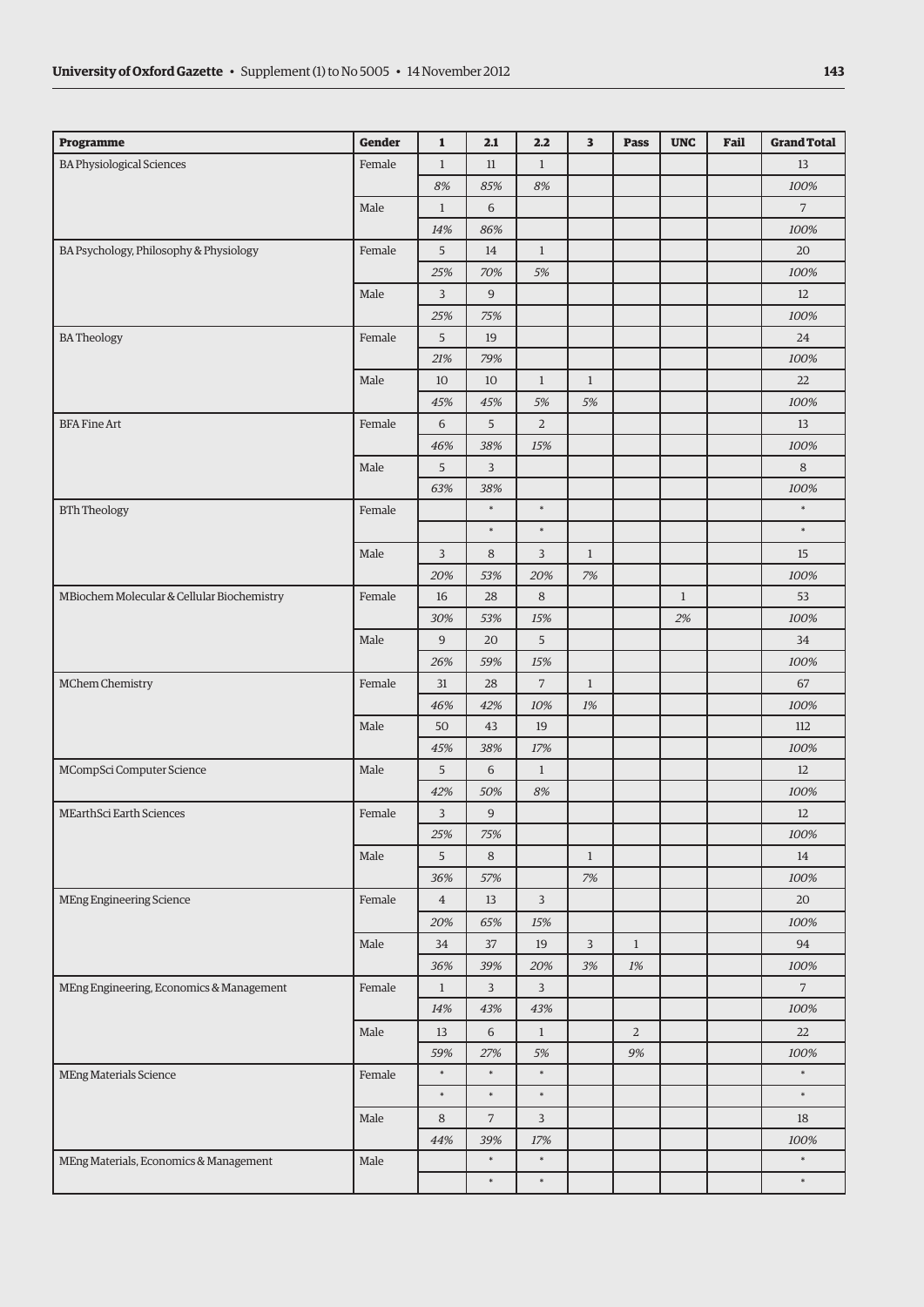| Programme                                   | <b>Gender</b> | $\mathbf{1}$   | 2.1            | 2.2            | 3              | Pass | <b>UNC</b>   | Fail | <b>Grand Total</b> |
|---------------------------------------------|---------------|----------------|----------------|----------------|----------------|------|--------------|------|--------------------|
| <b>MMath Mathematics</b>                    | Female        | 8              | 11             | 8              |                |      |              |      | 27                 |
|                                             |               | 30%            | 41%            | 30%            |                |      |              |      | 100%               |
|                                             | Male          | 41             | 27             | 8              | $\mathbf{1}$   |      |              |      | 77                 |
|                                             |               | 53%            | 35%            | 10%            | 1%             |      |              |      | 100%               |
| MMath Mathematics & Statistics              | Female        | $\overline{4}$ | 9              | $\overline{2}$ |                |      |              |      | 15                 |
|                                             |               | 27%            | 60%            | 13%            |                |      |              |      | 100%               |
|                                             | Male          | $\overline{4}$ |                | $\overline{2}$ | $\overline{3}$ |      |              |      | 9                  |
|                                             |               | 44%            |                | 22%            | 33%            |      |              |      | 100%               |
| MMathCompSci Mathematics & Computer Science | Female        |                |                |                | $\ast$         |      |              |      | $\ast$             |
|                                             |               |                |                |                | $\ast$         |      |              |      | $\ast$             |
|                                             | Male          | 5              | $\overline{4}$ |                | $\mathbf{1}$   |      |              |      | 10                 |
|                                             |               | 50%            | 40%            |                | 10%            |      |              |      | 100%               |
| MMathPhil Mathematics & Philosophy          | Female        | $\ast$         | $\ast$         |                |                |      |              |      | $\ast$             |
|                                             |               | $\ast$         | $\ast$         |                |                |      |              |      | $\ast$             |
|                                             | Male          | 5              | 5              | $\mathbf{1}$   |                |      |              |      | 11                 |
|                                             |               | 45%            | 45%            | 9%             |                |      |              |      | 100%               |
| <b>MPhys Physics</b>                        | Female        | 9              | 10             | $\overline{3}$ |                |      |              |      | 22                 |
|                                             |               | 41%            | 45%            | 14%            |                |      |              |      | 100%               |
|                                             | Male          | 43             | 37             | 6              | $\mathbf{1}$   |      |              |      | 87                 |
|                                             |               | 49%            | 43%            | 7%             | 1%             |      |              |      | 100%               |
| MPhysPhil Physics & Philosophy              | Female        |                | $\ast$         |                |                |      |              |      | $\ast$             |
|                                             |               |                | $\ast$         |                |                |      |              |      | $\ast$             |
|                                             | Male          | 6              | 6              |                |                |      |              |      | 12                 |
|                                             |               | 50%            | 50%            |                |                |      |              |      | 100%               |
| <b>Total</b>                                |               | 902            | 1,923          | 230            | 37             | 12   | $\mathbf{1}$ |      | 3,105              |
| Percentage total                            |               | 29%            | 62%            | 7%             | 1%             | 0%   | 0%           | 0%   | 100%               |